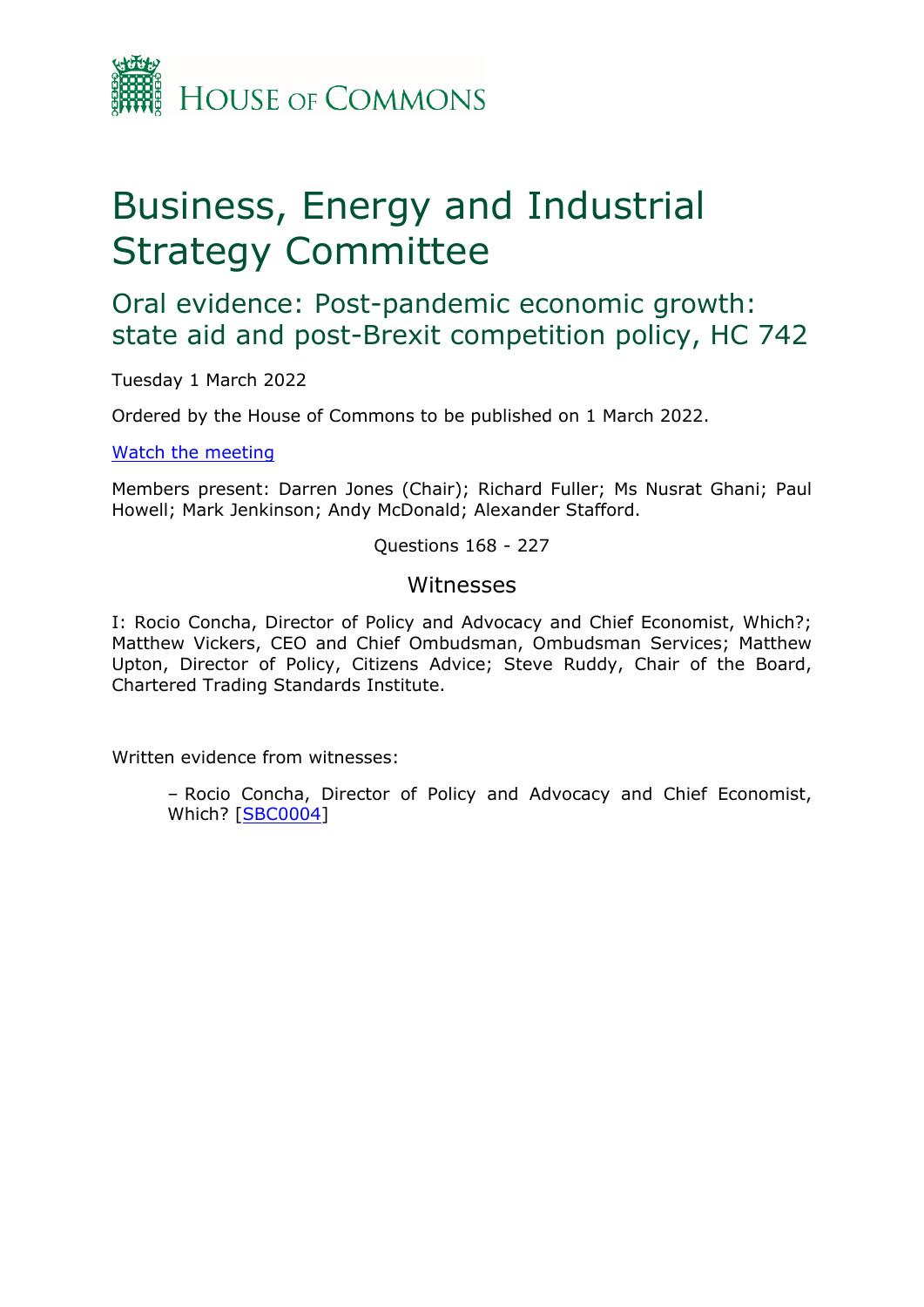

# Examination of witnesses

Witnesses: Rocio Concha, Matthew Vickers, Matthew Upton and Steve Ruddy.

Q168 **Chair:** Welcome to this morning's session of the Business, Energy and Industrial Strategy Committee for our hearing today as part of our state aid and post-Brexit competition policy inquiry, with a particular focus today on consumer rights. I am delighted to welcome to the room Rocio Concha from Which?, Matthew Vickers from the Ombudsman Services, Steve Ruddy from the Chartered Trading Standards Institute and Matthew Upton from Citizens Advice. Good morning to all of you.

I have a couple of questions to kick off the discussion today. We have been doing a survey of the public to ask them about their awareness of consumer rights and their ability to enforce them. In a nutshell, could you give us a feel, from your organisations' perspective, about how you feel consumers are generally aware of their rights and how effectively they are able to enforce them?

*Matthew Upton:* Thank you for inviting me to speak today. Awareness is pretty good, compared perhaps to other nations. We will get on to confidence later, but we have an economy where people feel pretty good making purchases and are pretty confident that, if things go wrong, there will be some form of redress to protect them, something to fall back on.

One obvious point is that that statement hugely varies according to the kinds of people that you are talking to. There are a lot of stereotypes around the sharp-elbowed, middle-class consumer who is very good at understanding and enforcing their rights. There is a lot of truth to those stereotypes and a lot of the people who we see at Citizens Advice have much lower levels of awareness and struggle to back themselves in what are increasingly complex markets. That obviously leads to pain, harm and detriment for them.

I would say it is not a bad picture by any means.

*Steve Ruddy:* From a trading standards perspective, it feels slightly less rosy. As Matthew was indicating, there is a mixed level of awareness of consumer rights across the UK. It is an area that would benefit from further research, to be honest. The limited research that I am aware of shows something from the Consumer Council of Northern Ireland in 2021, which found that the awareness of consumer rights was around 38% and consumer understanding of what rights this legislation actually meant in practice was only 27%. Interestingly, awareness among 16 to 34-yearolds was significantly higher than those aged 35 to 40, which is not what I would necessarily expect.

That indicates quite a potential problem, because consumer education and consumer awareness of rights is pretty central and important for a well-functioning economy and for effective competition. It is an area that could benefit from further research.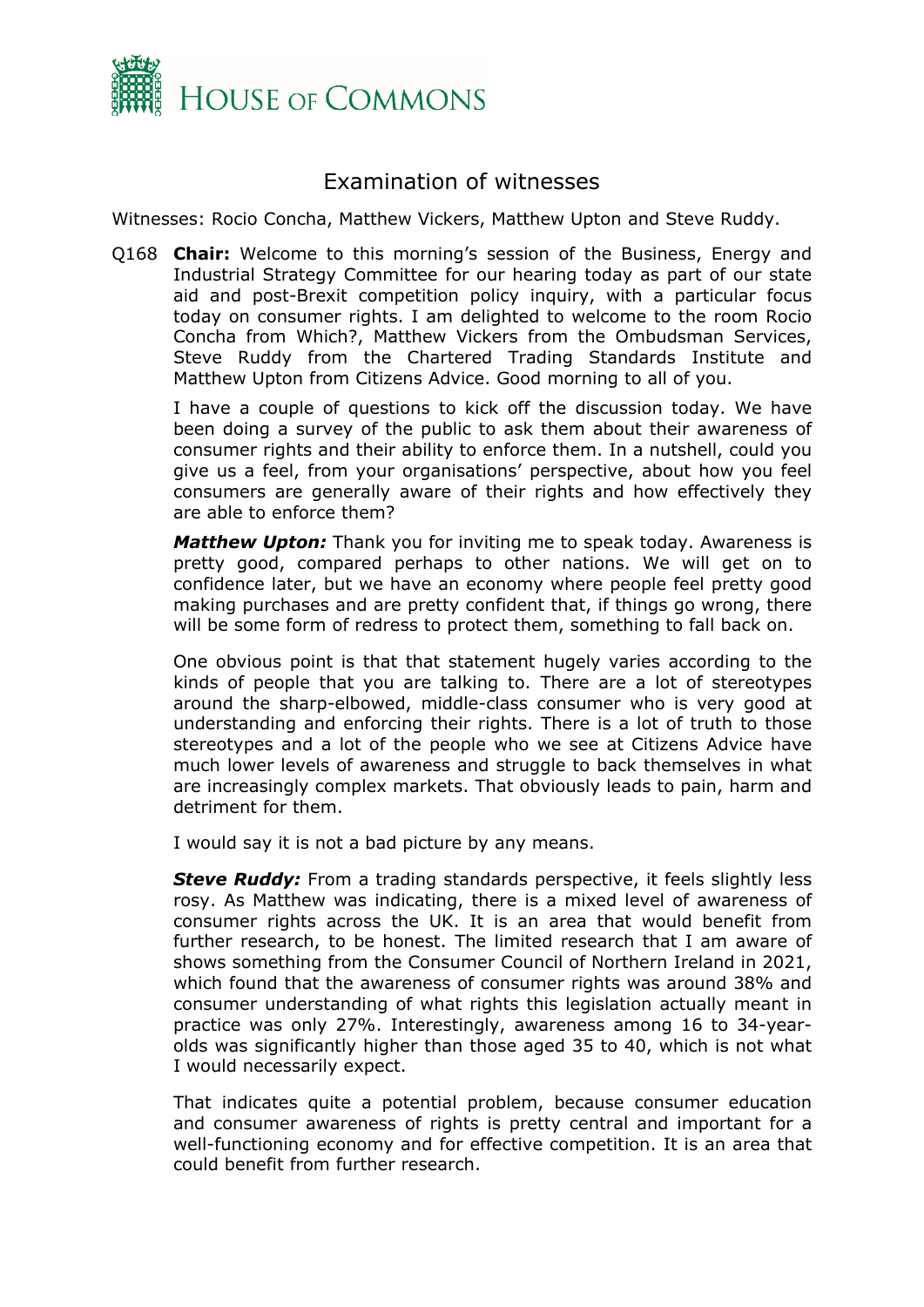

In terms of anecdotal evidence, from the trading standards perspective, the referrals and complaints that we receive from consumers indicate a mixed level of awareness. There is a particular issue with vulnerable consumers, as has been mentioned. Some consumers will have a good awareness and a good ability to pursue their own remedies and rights, but a high proportion would be classed as vulnerable. Vulnerability is something that is quite dynamic. It is not a static thing. Vulnerability increases with complexity in markets, in issues in relation to things like Covid, Brexit and other changing markets, such as within the green economy. Vulnerability is crucial here as well.

*Matthew Vickers:* At Ombudsman Services we are in energy and telecoms, so I can talk most obviously about those, rather than the general picture. We did some research, the Consumer Action Monitor, which we do every year. About 4,500 people respond. That showed that about 80% of people had heard of some form of ombudsman. When you pressed a bit further and said, "What does an ombudsman actually do?", 40% said they were not really clear at all about what an ombudsman does. There is a big part about how we get awareness of individual complaint-handling and dispute resolution and what that looks like.

The pattern varies again. If you look in regulated sectors like energy and telecoms, currently we have good provision of alternative dispute resolution. If you start looking beyond that—I am sure that that is something that Rocio might well talk about later—there is a very different picture across the whole economy.

As Matt talked about earlier, it is true that there are differences once you start looking at diversity, so particularly around ethnic diversity. There are some challenges around age group as well, about whether we get a consumer base that is typical of the UK. The answer is that no, we do not, rather as Matt was saying. There is a lot of work that needs to be done around that.

I would pick up and reinforce Steve's points earlier as well around dynamic vulnerability. Coming through the pandemic, we have seen a new tranche of people who previously none of us would have seen as being vulnerable, who perhaps do not know their way around the system as well, do not know what their rights are. We are finding that we are having to reach into that group as well. In summary, it is a fairly mixed picture, better in regulated sectors than elsewhere, but a lot of joining up still to be done.

Q169 **Chair:** When you say new types of people who you did not previously expect to be vulnerable, could you give us an example?

*Matthew Vickers:* For example, this would be where people who had been in jobs, if we think back to April and May 2020, and who would have considered themselves relatively well off, had what they felt were stable jobs at the time, but through the pandemic suddenly found themselves in a situation where savings evaporated quite quickly and did not have the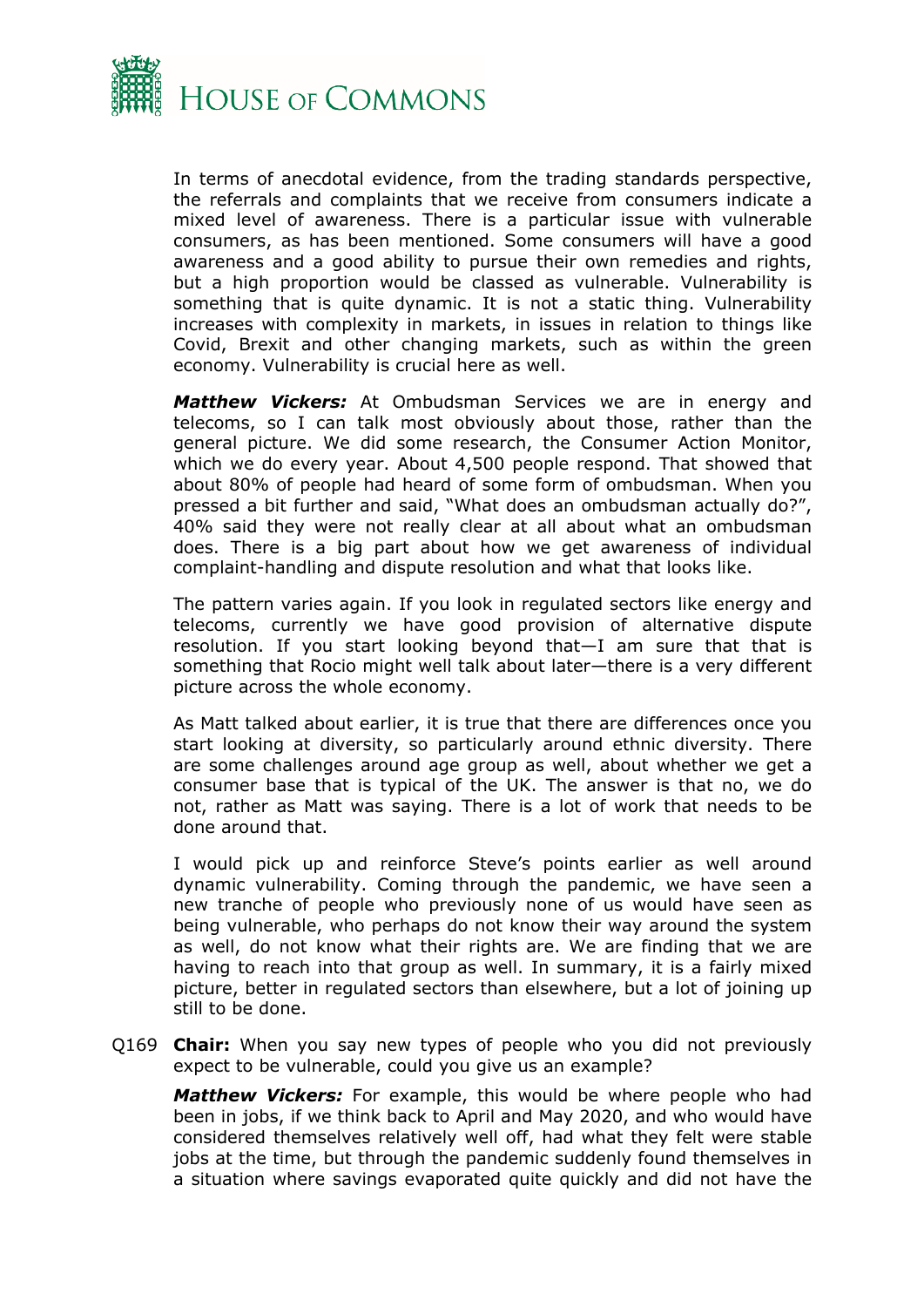

support that they thought they would have. For some people, unfortunately, in their lives they are used to dealing with benefits systems and rights. For some, this was a completely new world and there were sometimes barriers of social stigma around that and a lack of awareness. It is that sort of tranche that we would be talking about.

*Rocio Concha:* From our perspective, it is definitely a mixed picture. When you think about it, the rights and protections of consumers vary depending on the sector, whether you are online or offline. It is fair to say that it is difficult for consumers to know all the rights and protections. That is why it is important for organisations like ours, represented on this panel, to provide the right information when consumers need it, but also for businesses to make sure that they are providing that information when consumers are facing a problem. Enforcement bodies and the Government need to make sure that the businesses are actually providing that information and the route to solve any problems.

It is definitely a mixed picture. I completely endorse what others have said. It is even more difficult for vulnerable consumers to understand what the rights and protections are.

Q170 **Chair:** Steve, can I come back to you on that point around the level of awareness in businesses? I should declare that part of my legal practice before I was a parliamentarian included consumer law. I often end up having to advise customer services what the law is in order to get something resolved, which I confess I quite enjoy. My experience is that not many customer service lines, for example, really know what their obligations are. Do you find that from a trading standards perspective as well?

*Steve Ruddy:* Absolutely, that is entirely true. Part of the trading standards role is to give information, advice and support to businesses to help them meet their legal responsibilities. Again, we find a very mixed picture there. Some businesses are well aware and have good systems in place. Many businesses have a very poor level of awareness of their responsibilities and consumer rights and responsibilities. There is a gap there as well.

In terms of the trading standards role locally, local services support businesses in doing that and, nationally, bodies like the CTSI provide a business companion service, which is online advice to businesses. That is funded by BEIS. That is a helpful and useful tool for businesses and could be further promoted.

Q171 **Richard Fuller:** If, as a consumer, I want to get a GP appointment, which of you is responsible for that? If, as a consumer, I wished to have my child go to the local village school, which of you is responsible for my rights there? Which of you is responsible if I want the pothole fixed on my road? What is the difference between my rights as a consumer of those services and my rights as a consumer of the services that you cover? Why is no one here today answering for my rights as a consumer of those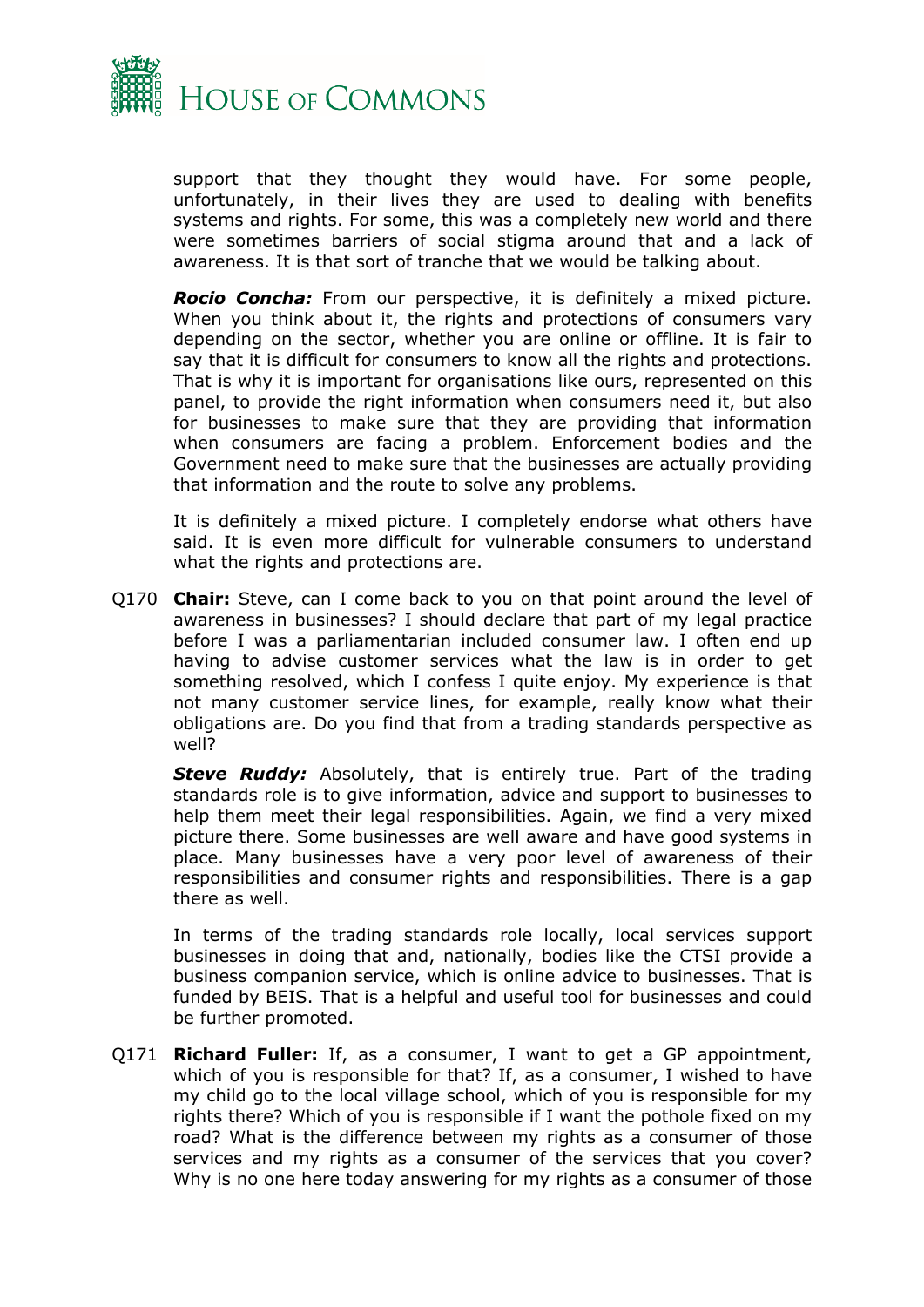

#### services?

*Steve Ruddy:* In some of those services, your rights are through the complaints processes, as with any business, the right complaints processes of the organisation providing those services, and then the backstop would be the local government ombudsman. The ombudsman service there for local government would look at complaints and deal with those.

From my own perspective, if you wanted to complain about trading standards services, we would deal with the complaint internally. It would be dealt with independently within the council and then we would go to the local government ombudsman, so there is a mechanism there to do that. That would also apply to things like potholes and schools.

Q172 **Richard Fuller:** Ms Concha, philosophically, as a consumer, do you think that the rights for the services I have mentioned should be broadly covered in the same way as the rights that you and the other organisations here cover?

*Rocio Concha:* Consumers need to have access to the right information when they need it. It needs to be easy for them to know where to find that information. That information should be provided in an accessible way, so absolutely.

**Steve Ruddy:** If I could elaborate slightly, in terms of serious breaches of legislation, which is often the way that some of these consumer protection issues fall, if any organisation breaches legislation, they can be subject to criminal law as well. My organisation, for example, in my local authority trading standards services, regularly investigates and prosecutes serious criminal breaches, including frauds. That applies across all different sectors and to individuals, directors and people responsible behind companies as well. There is a mechanism there through the criminal law.

Q173 **Paul Howell:** Following up on what you were saying about the different business awareness, we have just listened to the situation in terms of the consumer awareness. Do you think that business awareness is driven by new businesses becoming more vulnerable, because they are suddenly exposed to these problems and situations in the same way as we described on the consumer side? Or is it because the businesses that are more aware of it are more used to being in, for want of a better phrase, combative situations and therefore are naturally dealing with business lawyers? Is it a moving feast on that?

**Steve Ruddy:** It is a difficult question to answer completely accurately. There is a variety of different things happening. Small businesses and new businesses are often unaware, need education and support and would be actively looking for that education and support to do the right thing. Some businesses are fully aware and fully compliant. Many businesses actually are that.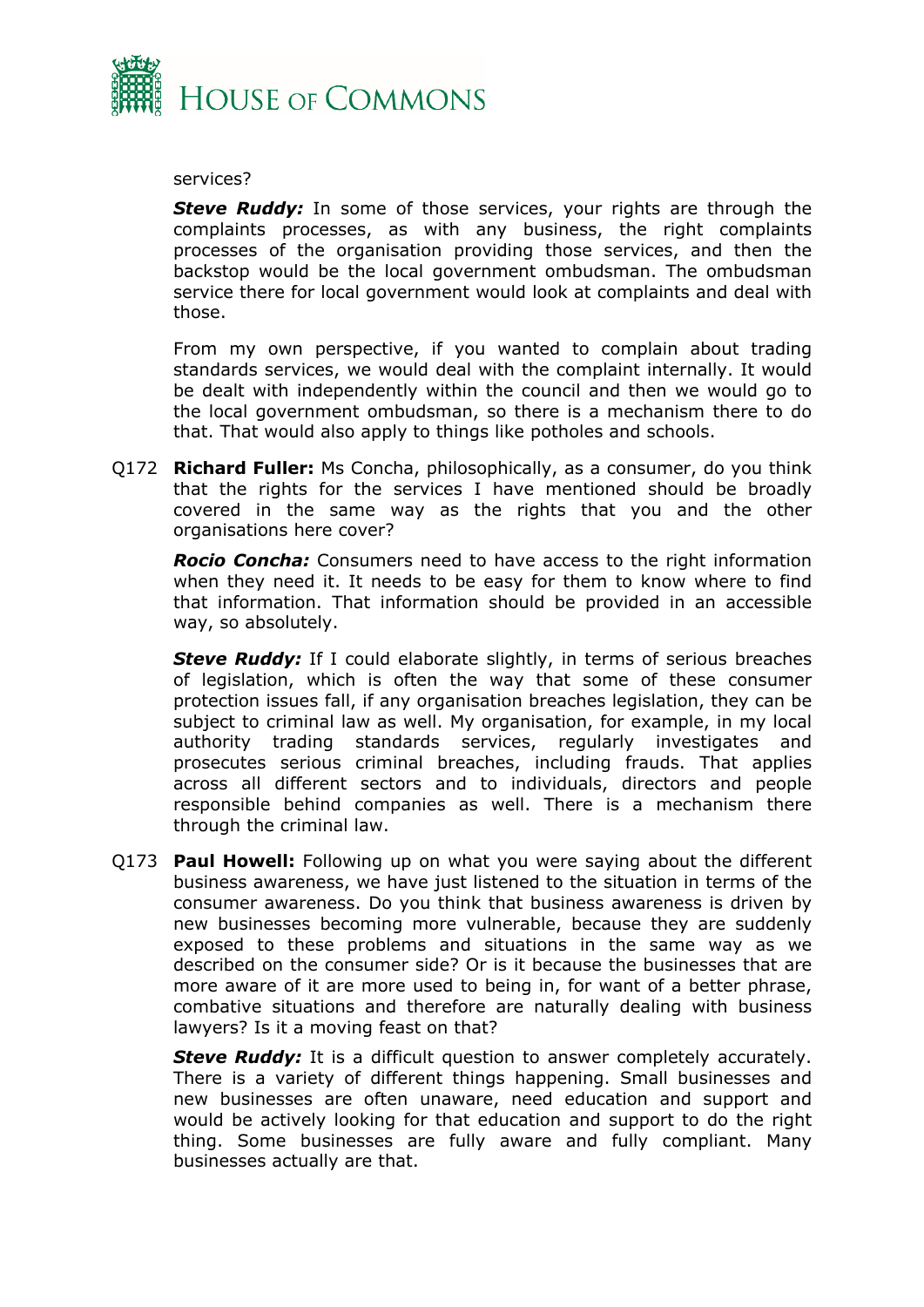

Some businesses are not as focused on meeting the needs of consumers as they perhaps could be, right through to the extremes that some businesses deliberately make false claims, misleading statements and even, in some cases, defraud consumers. It is a small percentage, but it has a significant impact on consumers.

Q174 **Paul Howell:** I have a slight follow-up. It felt as though, in the consumer side, there had been a step change, though, because of the way Covid had impacted. The world changed so dramatically. Is the same reflected in the business community or is that just a normal state of affairs: that you always have the new guys that are coming in that are less aware, the smaller businesses that are evolving and do not have a full grasp of the legal world, if you like? Has there been the similar sort of Covid-driven impact on businesses that was not there before?

*Steve Ruddy:* I do not have the figures in front of me, but, anecdotally, Covid saw a big rise in business start-ups. We have seen big increases in small food businesses initiated, for example, and new businesses online. There has been a significant increase in business start-ups in certain sectors and hence probably an increased need for education and advice in those sectors.

Q175 **Chair:** The Consumer Rights Act was derived from EU legislation, with a bit of gold-plating on the UK side. It is not part of the level playing field provisions in the trade and co-operation agreement, which means that the UK can diverge if it wishes to. Should it?

*Steve Ruddy:* That is, essentially, a political question. In terms of the practical question of consumer protection, the Consumer Rights Act brought a range of benefits for consumers. If there is a move to move away from the Consumer Rights Act, we would want to see at least equivalent protections in legislation, with at least equivalent ability for regulators and enforcement bodies to sanction appropriately.

It is a political question, but it brought significant benefits. It is helpful to have it in place. There are benefits in terms of consistency and coherence across different regimes. If it were to be replaced, we would be looking for equivalent or better standards to replace it.

Having said that, one key thing about any policy or legislation to bear in mind is that it is often only as effective as the tools and resources behind it to make sure that it is enforced. There is a question about joining up of regulatory and enforcement capacity and a significant diminution of resources within local authority trading standards services over the last 10 or 12 years. That issue of active enforcement is really important and there is an issue with that currently. The two strands are important. One is the legislation; the other is the tools to enforce it.

*Rocio Concha:* I fully endorse that. Any divergence should be to improve the protections that we have in the UK. There are areas where we are arguing that we need to do more, in particular areas in the digital space.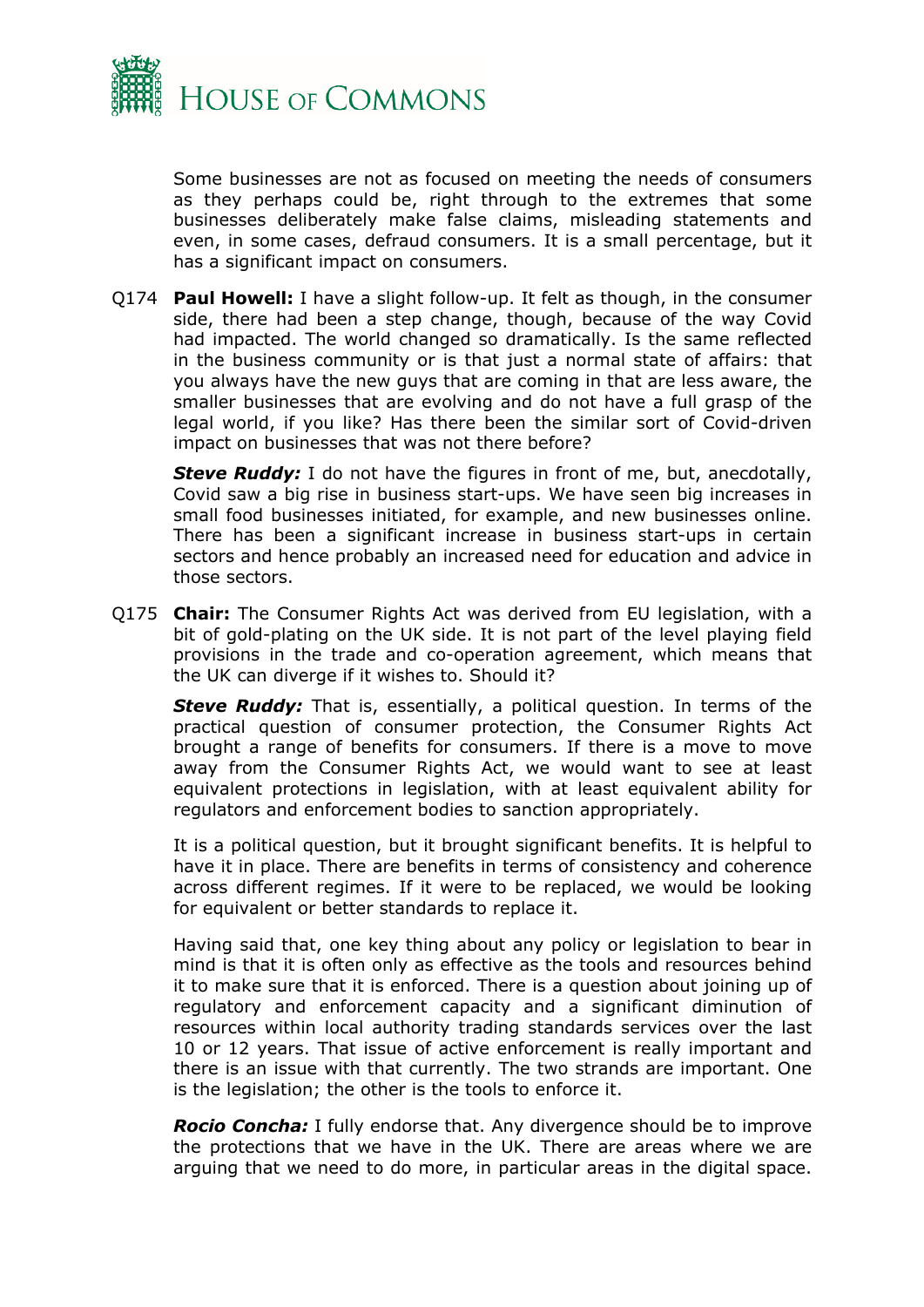

We do not want to see divergence weakening our rights in the UK. We need the rights and then we need the bodies with the right powers and the tools to make sure that our rights are enforced.

Q176 **Chair:** Can you give me that example in a bit more detail? You said that you wanted to improve some of the digital goods and services rights. Is there an example?

*Rocio Concha:* Yes. I hope that we are going to talk about this in more detail later. I think about the things that we are seeing in the digital space about fake reviews. We are seeing a large amount of fake reviews. We need to tackle this. In the area of safety, from our investigations we are seeing that the online platforms are selling products that do not meet our safety standards. We want to see these online platforms having the legal responsibility to do that, as the retailers in your high street have that legal responsibility. There is a range of areas where we could provide much better protections in the UK now that we are outside the EU.

Q177 **Chair:** Citizens Advice, Ombudsman Services, are you happy with the Consumer Rights Act?

*Matthew Upton:* It is a similar point. The Consumer Rights Act was very strong. There was a lot of conversation in the lead-up to Brexit about the UK having a world-leading consumer rights framework and system. As people have said, there are problems with divergence. Our focus has been more on ensuring that rights are maintained and built on, if anything.

There has been a lot of debate about opportunities for deregulation from Brexit freeing up businesses and so on. You might expect me to say this, but consumer rights, as an area, is genuinely one of those win-win fields. If you have strong consumer rights, consumers shop with confidence, which means they spend more money. They have confidence that they are going to get money back if things go wrong, they will be treated fairly, et cetera. It allows good businesses to flourish. I do not think that it is one of those areas that would be logical to look at from a deregulatory point of view.

*Matthew Vickers:* Similarly, the mechanisms that we rely on were from UK legislation before 2015. In that sense, there should not be too much of a change there. We would see that there are opportunities or things for us to think about, particularly as energy develops beyond where regulation is currently, so as you start to look at some of the things that we might need for net zero, how we think about that, what that means in terms of remit. As Rocio has talked about, digital is a whole other area where we need to be looking at how we build trust in a digital marketplace. I suspect that how we do that is going to involve us all working quite differently from what we do at the moment.

Q178 **Chair:** By that, you mean that you would like the remit of Ombudsman Services for energy to be expanded to include home insulation and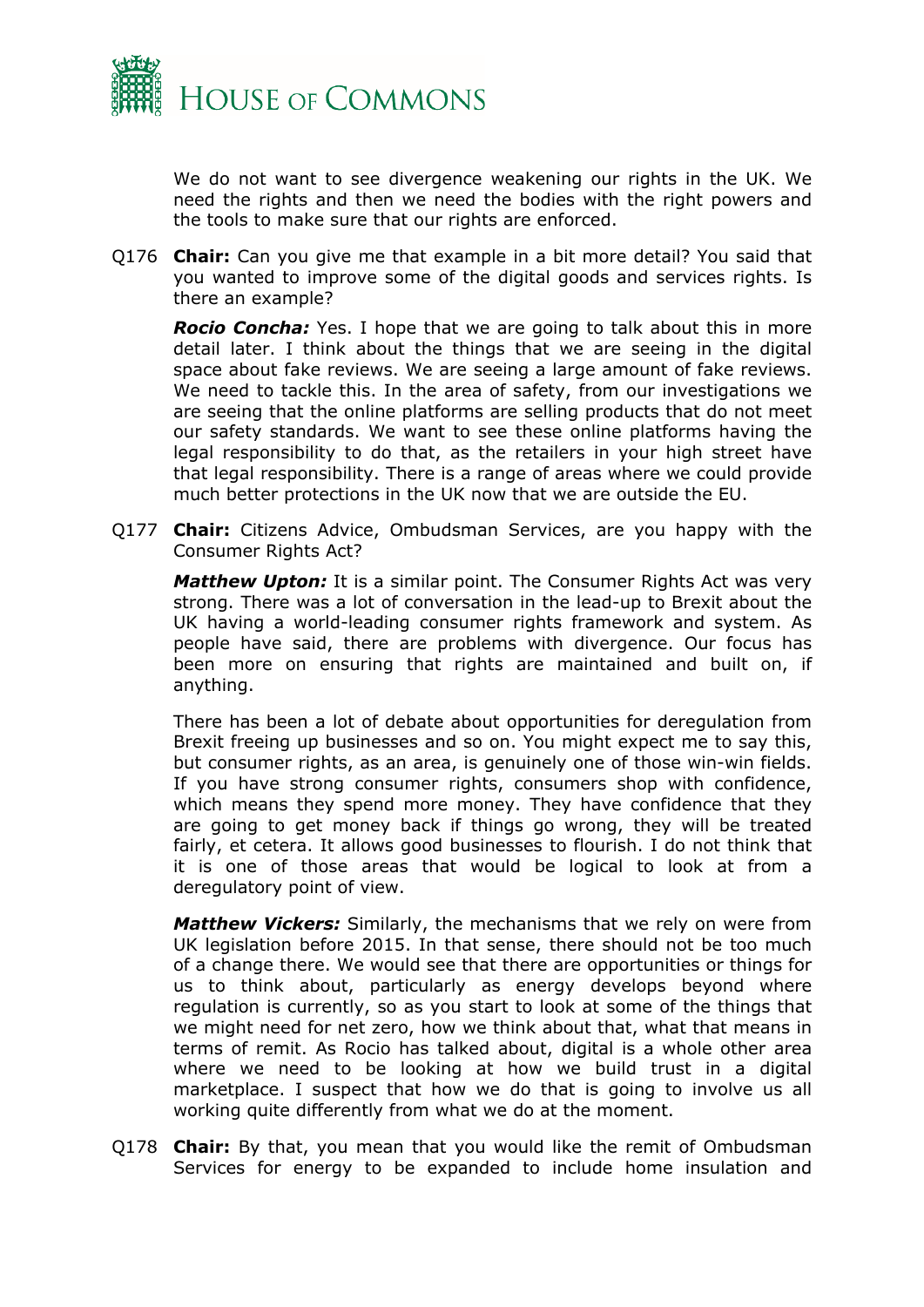

retrofit services.

*Matthew Vickers:* Correct, things like that, electric vehicles, heat pumps and so on. If we felt that it was important back in 2006 and 2007 to have an ombudsman of energy, we have to recognise that the energy market now looks very different from then. It will look very different again come 2050. That is really important to support trust in the sector.

Q179 **Andy McDonald:** I am going to ask some questions around post Brexit and the consequences thereof. Mr Ruddy, now that we have left, if a UK consumer is buying goods, services or digital content from an EU-based trader, if they get into difficulties they may need to bring that to court. That may have to be in the EU, rather than here in the UK. Is that going to negatively impact on people's willingness and their confidence in taking these matters forward?

**Steve Ruddy:** It is very likely to do that. Consumers generally are reluctant to go to court in any event, even within the UK. The prospect of going through a court process in another country is likely to be even more off-putting, so that is likely to be true.

Q180 **Andy McDonald:** Following up from that, one of the other consequences is that UK customers have lost their access to EU-based ADR, the online facilities, as well. You can still use ADR in this country, but, when trying to then enforce it or resolve cross-border issues, it becomes a little less relevant. Have you any thoughts as to how those cross-border disputes could be progressed and resolved without massive expense to consumers?

*Steve Ruddy:* There is the existence of the UK International Consumer Centre, which was formerly the UK European Consumer Centre, which was delivered through CTSI-raised funds. That provides advice and information to consumers who are dealing with EU transactions. That is an important mechanism to provide advice, and there is an opportunity for that body to liaise with other partners outside the UK.

Functionality is limited and it becomes more difficult for that to be effective outside that European framework. It exists and is there to give at least some level of advice and information, which would be important to consumers in attempting to pursue those disputes, albeit that the practical challenges would still be there. It is worth stressing that that is important. The likelihood is that consumers will be less likely to pursue those issues and that undermines that issue around cross-border and online trading, to some degree.

*Matthew Vickers:* The other point on that is that the risk is that we rely increasingly on data for intelligence. One other risk is that, if that is going somewhere else that is more difficult for us to access or build a big picture from, it makes some of the monitoring work or spotting risk a bit more difficult. It is not necessarily within the UK or within a framework that is easy to access. There is that side to it.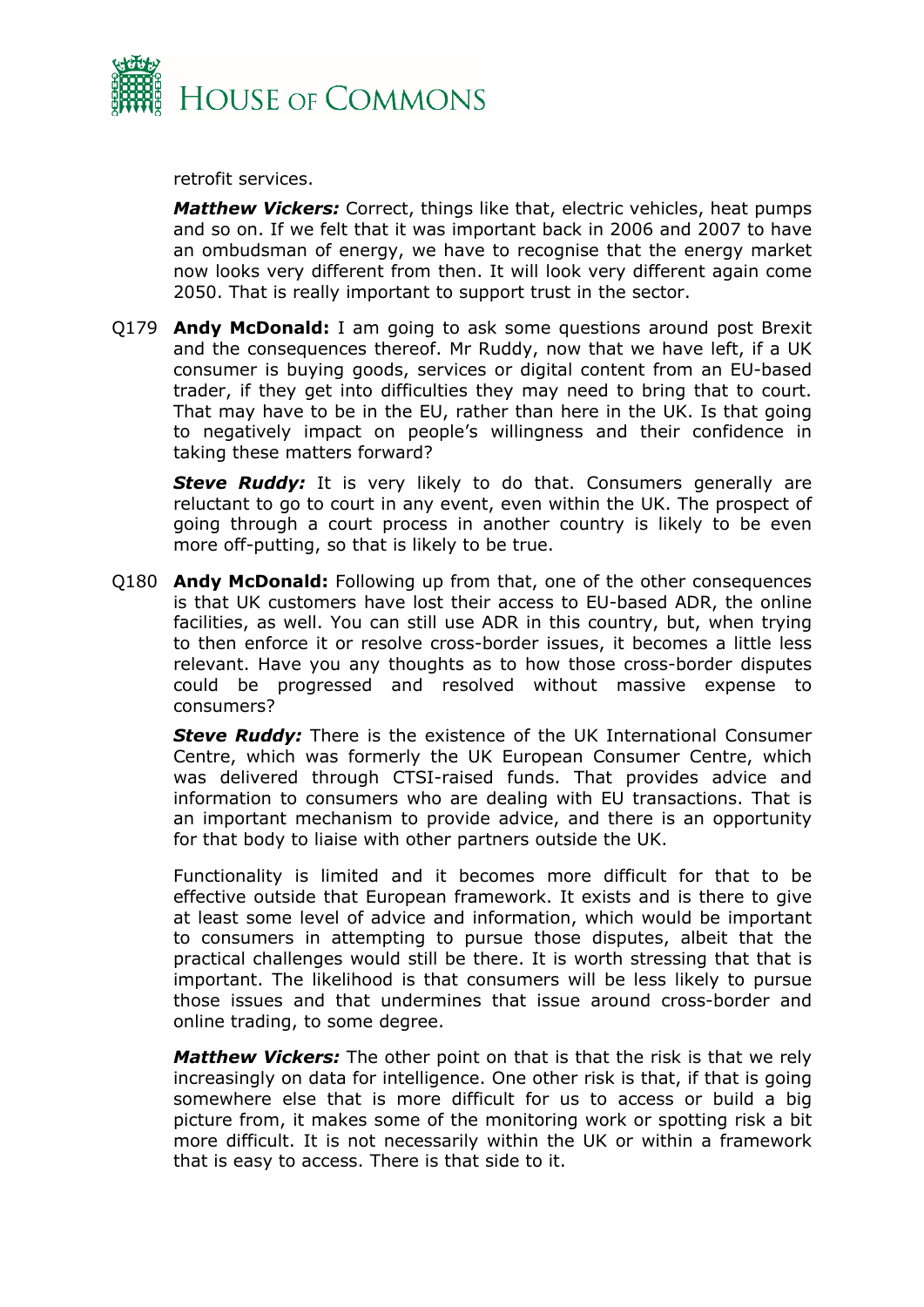

*Rocio Concha:* To add to that, there needs also to be a focus on how the enforcement bodies in this country have access to information that other enforcement bodies have in different countries. When we were part of the EU, the CMA was part of the consumer protection co-operation network. That was a very effective network of intelligence. They share intelligence. They also co-ordinate enforcement. Many of these companies are global companies. We want to see, as a part of the trade and co-operation agreement, the Government trying to find ways to make sure that this co-operation continues.

I say formal cooperation; there is a lot of good will and bilateral relationships that the enforcement bodies have with other agencies in other countries. That is very good. Sometimes you need the formal agreement to make sure that you can exchange formal information on data. That can be quite useful to identify problems.

Q181 **Andy McDonald:** Do you see enough progress being made on the formalisation of those arrangements for enforcement? What should be the next steps to better protect consumers in that way?

*Rocio Concha:* For example, we have the trade and co-operation agreement. We should use that agreement to get that co-operation. When we are negotiating the trade deals, there is an opportunity to include that formal co-operation there.

Q182 **Chair:** Were any of your organisations plugged into any official counterparts in the EU where you have now lost capacity, or were you all just domestically UK based? You are saying you are UK domestically based.

*Steve Ruddy:* We are primarily domestically UK-based. There are still some issues in terms of some exchange of information that would have been available previously, particularly to do with product safety, for example. Those issues are still being worked through. There may be some future risks there, in terms of information, intelligence sharing, in terms of some forms of product safety. There is work under way to try to address that. I am not sure how far that has been resolved at this stage.

Q183 **Andy McDonald:** I wondered whether it was perhaps incumbent on the variety of organisations in front of us to have those sorts of informal intelligence relationships with European counterparts. From our trip to Brussels, we found that there was a real need and demand for people to invest their energies in those conversations, notwithstanding that there has been this separation. It redoubles the need for further co-operation and understanding what is going on in other jurisdictions. Do we not think that that is a duty?

*Matthew Vickers:* Yes, very much so. Oddly enough, in energy, we were a founding member of NEON, which is the national energy ombudsman of Europe association. As it happens, since Brexit we have actually become the president of it, funnily enough. It is more timing, rather than anything that was particularly triggered by Brexit. As Rocio has pointed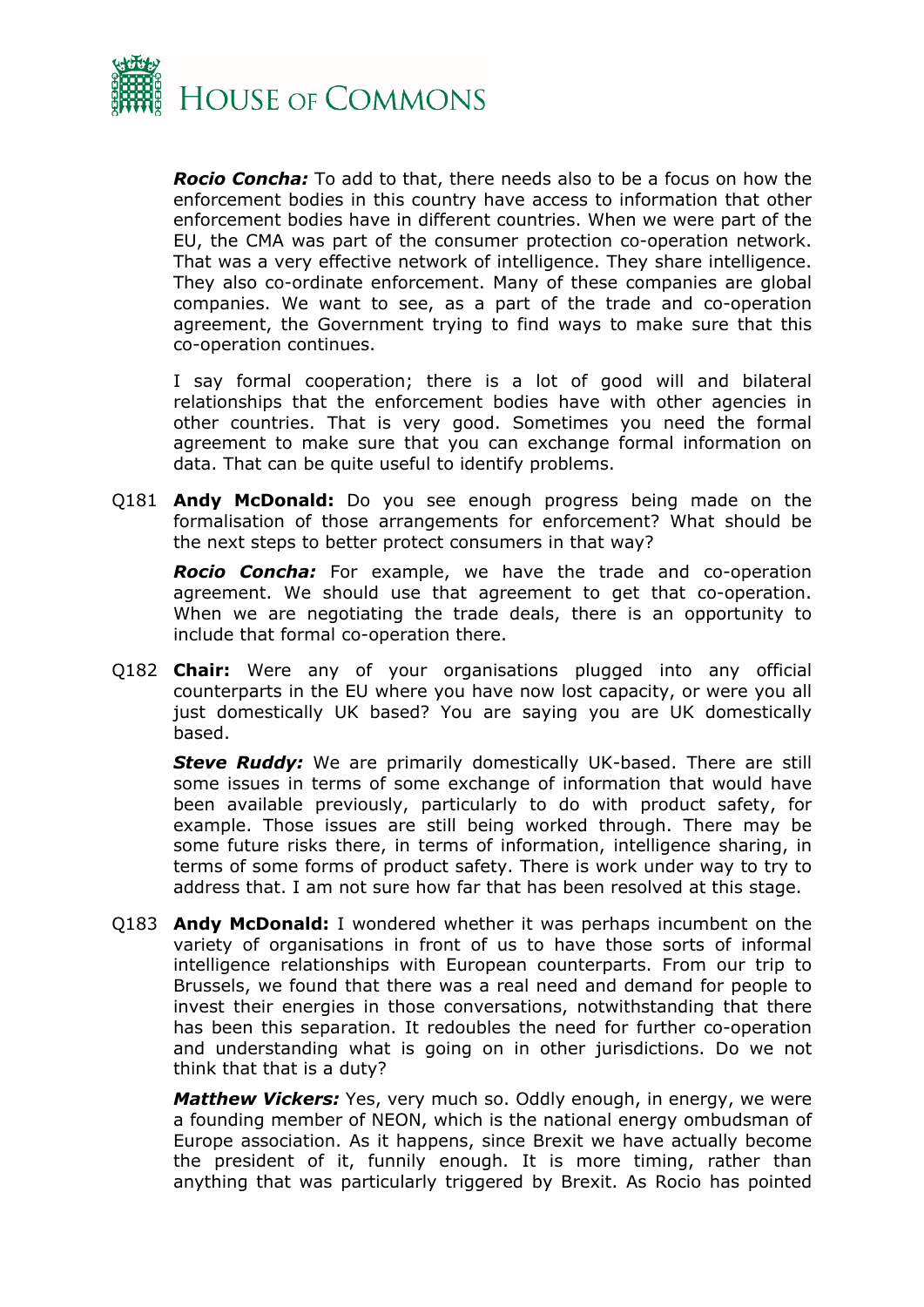

out, many of the big energy companies are multinationals, so it is really important for regulatory intelligence, but also for building capabilities within the companies and helping them to improve, that we have that international view of some of the risks.

Q184 **Chair:** Can you give me a small update on the UK's successes in the CE marking scheme and how the interaction is currently taking place between the UK and the EU on the product safety point you mentioned earlier?

**Steve Ruddy:** In terms of product safety, OPSS take the lead on co-ordinating that work within the UK and doing a huge amount of work to share intelligence about potentially unsafe products coming into the UK. There is a network where OPSS works closely with individual local authority trading standards services to ensure that there is appropriate surveillance at various ports of entry, both seaports and airports. There is quite a lot of active surveillance and sharing of information and intelligence to target work there.

In terms of CE marking itself, I am not sure of the current state of that. I know that there is an alternative marking available. That has been recently introduced. That has led to some confusion with businesses, but OPSS and trading standards services are working with others to educate and inform businesses to ensure appropriate levels of compliance. I am not sure what the current level of difficulty is in that market.

Q185 **Chair:** It might be worth trying to get some updates on that. Presumably, if a business is making a physical good in the UK that it maybe continues to supply into the EU as it did before, it is going to need both marks, is it?

**Steve Ruddy:** Certainly if you are exporting products into the EU, they will need the appropriate level of compliance. There has been an issue with the ability of test houses to certificate to the appropriate standards, both in the UK and externally. That two-way process is significant and it adds to the degree of complexity and, arguably, red tape for businesses, in terms of ensuring that compliance. If there is a specific update that the Committee would like on that, we can pull something together, if that would be helpful.

Q186 **Chair:** Thank you. I am straying a little bit beyond the terms of reference, but the main issue here is that consumers understand what the marks mean, that it implies a level of safety and how they can enforce that.

*Steve Ruddy:* Time will help with that. There is not a good level of consumer understanding even with the previous system.

Q187 **Chair:** I thought the CE marking was pretty universally understood. It was an assumption.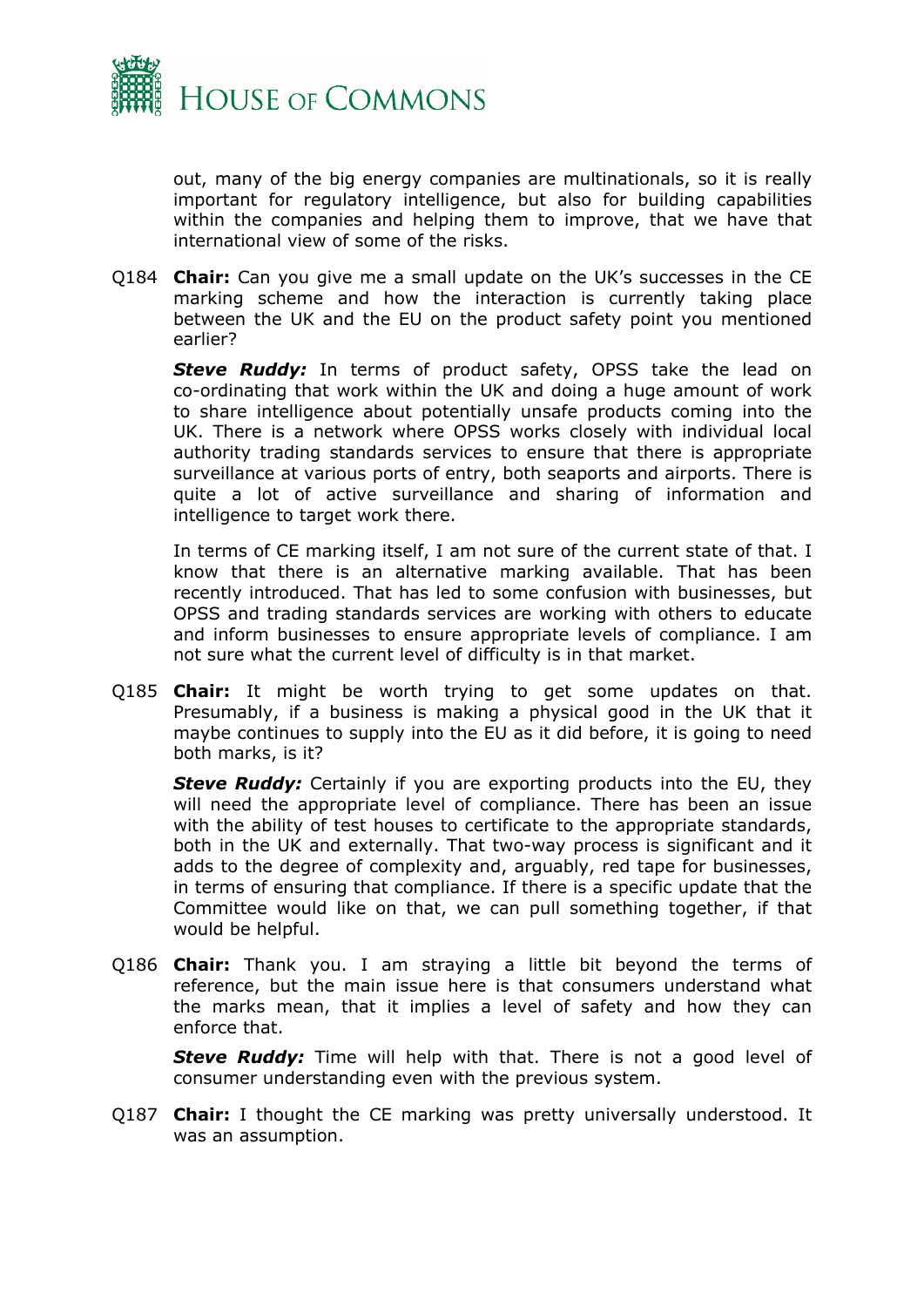

*Steve Ruddy:* In certain marketplaces it would and should be, but I would not say that that was comprehensive by any means.

Q188 **Alexander Stafford:** My questions are about the CMA. This is a very quick question for all of you. Does the CMA have adequate enforcement powers?

*Rocio Concha:* No. This has been very clear during the pandemic. The CMA is trying to use its powers to their maximum capacity, but it is clear that it needs administrative powers, in terms of enforcing consumer law, equivalent to what it has on competition law. Within that, that reform is overdue, to be frankly honest. We want to see a new consumer and competition Bill as a part of the Queen's Speech to make sure that the CMA has that power.

To give you a couple of examples, Viagogo is a clear case where the CMA was trying to make sure that it complied with the law. It took six years for the CMA, resources and money that it could have put into a different area, to get to the courts. The case that it has with the Norton AntiVirus practices has taken three years. Again, it is a huge waste of time for the CMA, and finally, this company is compliant with the law. Absolutely, it needs more powers.

Q189 **Alexander Stafford:** Would you therefore agree with what Lord Andrew Tyrie said in the *Financial Times* about the CMA having that statutory duty to promote the consumer interest and to act swiftly? Do you think that would make a difference?

*Rocio Concha:* That will not be instead of having the powers. You need to have the administrative powers. In addition, it would be quite useful for the statutory duty also to reflect—at the moment, if you look at the statutory duty, there is a focus on competition, but actually the CMA has a duty to enforce competition and consumer law. Their mission is more about making sure the markets deliver for consumers, business and economy, so it is broader. This is a body that is here to enforce both competition and consumer protection.

It would be really helpful to have it there in the statutory duty to make sure that this is prioritised. At the moment, we are seeing the CMA putting a lot of effort into ensuring that consumer protection is enforced. If there is a change in leadership, for example, the priorities may change, unless it has been well defined in the statutory duty.

#### Q190 **Alexander Stafford:** Mr Vickers, do you agree with that?

*Matthew Vickers:* We have two strong sets of regulators in Ofgem and Ofcom, which we have more to do with than the CMA. My comments are perhaps a bit broader about regulatory matters. As we touched on earlier, it is really important that regulatory remits keep pace with markets. We are at a point where markets are changing very rapidly. In that context, remit is very important.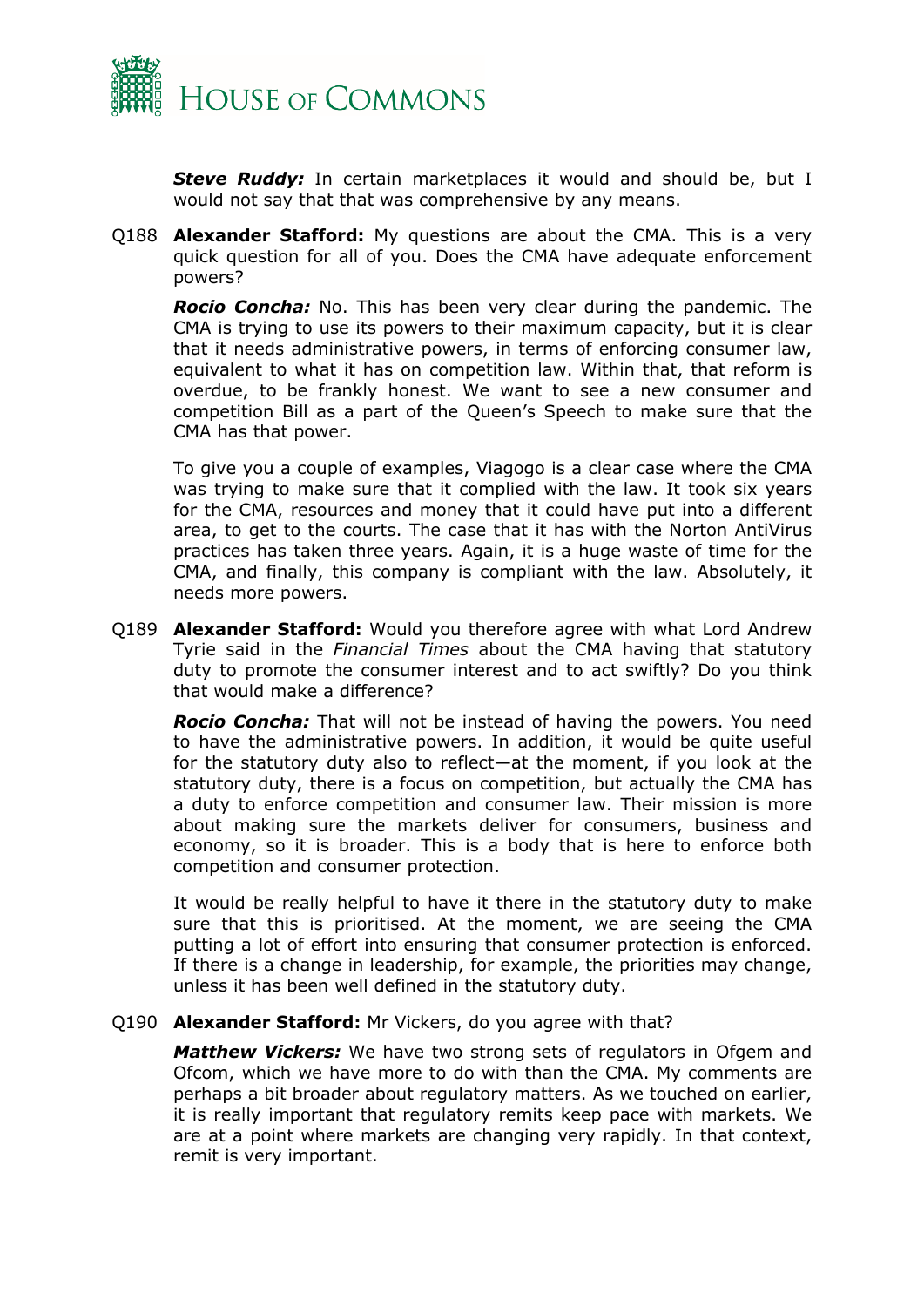

It is not just a question of power and enforcement, although that matters. Effective regulation and consumer protection is as much about how you build intelligence across the ecosystem, use the data across the ecosystem and start thinking about how different functions might be delivered through partnerships and collaborative working. In that sense, from my limited knowledge, the CMA has done a lot of work around the Digital Markets Unit and so on to address that side of things. That is just as important as saying, "What powers or enforcement abilities does it have?"

**Steve Ruddy:** From a trading standards perspective, we support the extension of powers to the CMA. It has an important role to play and would benefit from clearer statutory responsibilities and an extension of administrative powers. The CMA responded effectively in a number of markets in relation to Covid and worked well with trading standards services locally, particularly in areas where airlines were refusing to meet consumer communication responsibilities, or even practical things like wedding venues. In a variety of marketplaces and particular problems in relation to Covid, the CMA was quite active and worked well with partners in shifting levels of compliance.

I agree with the point about effective intelligence sharing between regulatory partners. The CMA would and should continue to work closely with national and local trading standards services and other regulators. There is something about that regulatory infrastructure. The CMA has a national role. Working with bodies like National Trading Standards and local authority trading standards services, there is a need to deliver more locally and effectively in local areas as well, where particular problems might arise and particular businesses might be causing issues. Consumer protection infrastructure itself is really important. It is not just about the national body. It is about how that works across the piece.

Q191 **Alexander Stafford:** You thought that the CMA worked relatively effectively during Covid, probably a once-in-a-lifetime event, in a period where there had been a lot of stress. You talk about some structures. If that is working fine, why would we need to give any extra powers? Does it really make a difference? If the CMA can survive and do a good job in a time of stress, surely that showed that you do not need anything more.

*Steve Ruddy:* That is wrong. That is not what I was trying to say. I was trying to say that there are some specific examples where it can work effectively within its current remit. That does not take away the fact that it has been restricted and restrained in a variety of other things and taken much longer than it should have. I agree completely with Rocio's point earlier that there will be strong benefits in giving it more administrative powders.

*Rocio Concha:* We still have a lot of problems with the level of response and airlines and holiday companies not complying with the law. The CMA has been trying, but not all of them have been complying with that law and the CMA does not have enough powers to make them comply. That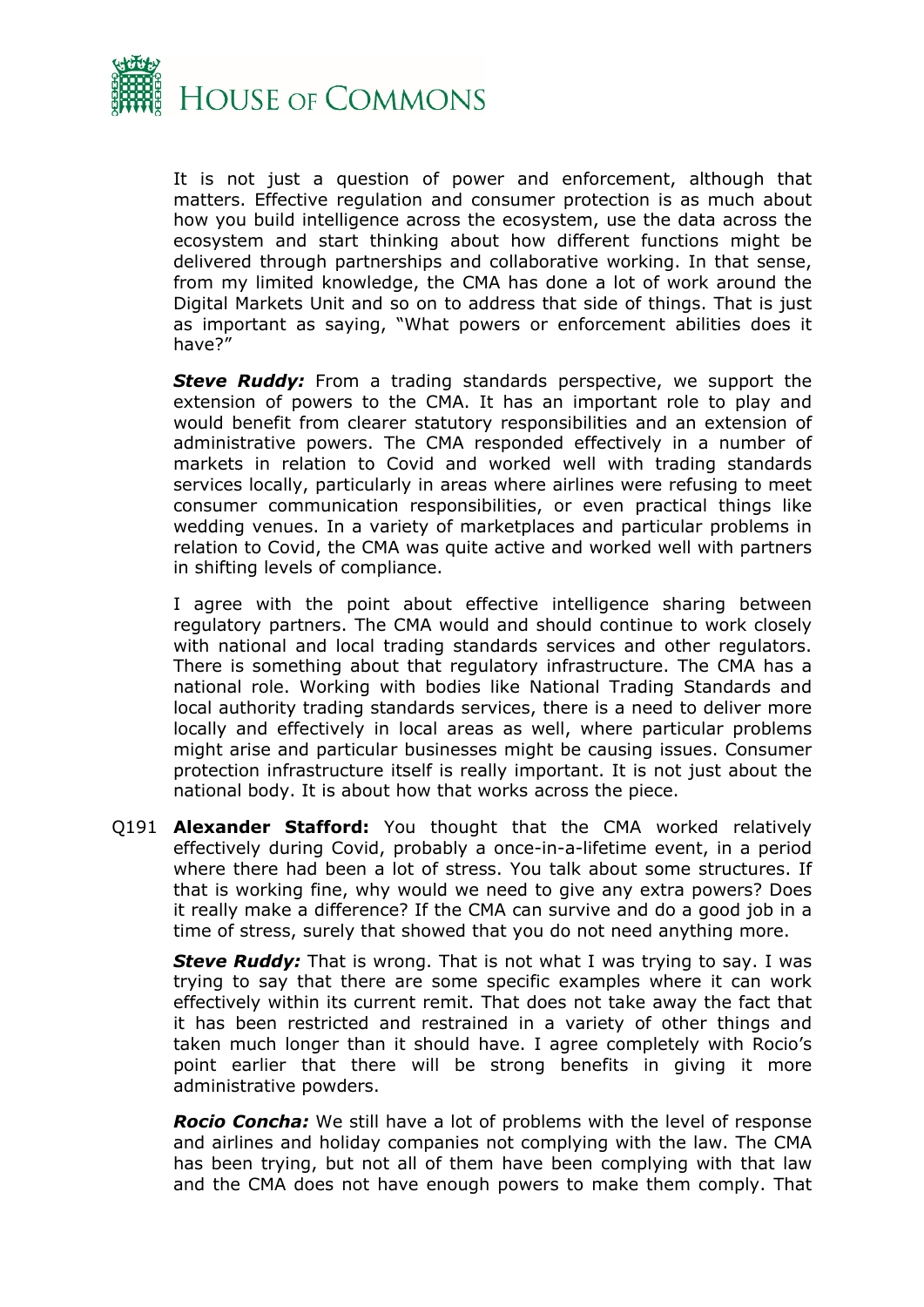

power is absolutely necessary. Also, it should not really take six years for a company to comply with the law. There is a waste of resources and time and harm.

Q192 **Alexander Stafford:** From some of your three points, the CMA is working well currently when dealing with, frankly, good companies, responsible companies. When there are companies that are not so good and responsible, it fails.

*Steve Ruddy:* No, there were different types of issues in different sectors in different circumstances. There were some examples where things have worked effectively and some examples of where things have not worked as effectively and taken longer. I do not think that there is a direct comparison to be made.

*Matthew Upton:* We very much agree that a duty to promote consumer interests would send a very powerful message alongside the powers that have been referred to already. We work very closely with the CMA. As you can imagine, we tend to bring them a shopping list of problems that we see and try to encourage them to take action. There was a time when we were fairly critical of the way in which the CMA used to respond to consumer concerns. Whether that was down to the interpretation of its duty to focus explicitly on competition is an interesting question.

It feels like there has been a real change in terms of at least the will. Covid really demonstrated that, in terms of its will to be a bit more pragmatic and willing to go after companies that were not doing right by consumers. This is a slightly emotional way to put it, rather than hard facts, but one of the best evidences we have for the need for powers is, when you bring them examples, you can see in the eyes of well-meaning officials their will to take action, but you can see them working through the ways in which they are going to get tied up in knots for years, in the way that Rocio referred to. They know that they do not have the toolkit to really act on the things that we are talking about.

The other point is that it has all the downsides, the lack of powers, tying up, opportunity costs, et cetera, but it would be silly to assume that it does not have a strange incentive effect on businesses. If you know the people there to clamp down on you have no real powers to do so, it is clearly not going to help your incentives to behave in the way that you should do. There are several reasons to give them the powers they want and need.

Q193 **Richard Fuller:** Can I follow up on that? You said that there are no powers. Is competition not the power? If you are getting poor service from someone, you have the right to go to another provider. You said it as though, if you do not have these additional powers for the consumer, there was no choice for consumers. Maybe I did not hear you correctly.

*Matthew Upton:* It is a good point and I am not here to toe an ideological line that competition is not a good way to improve consumer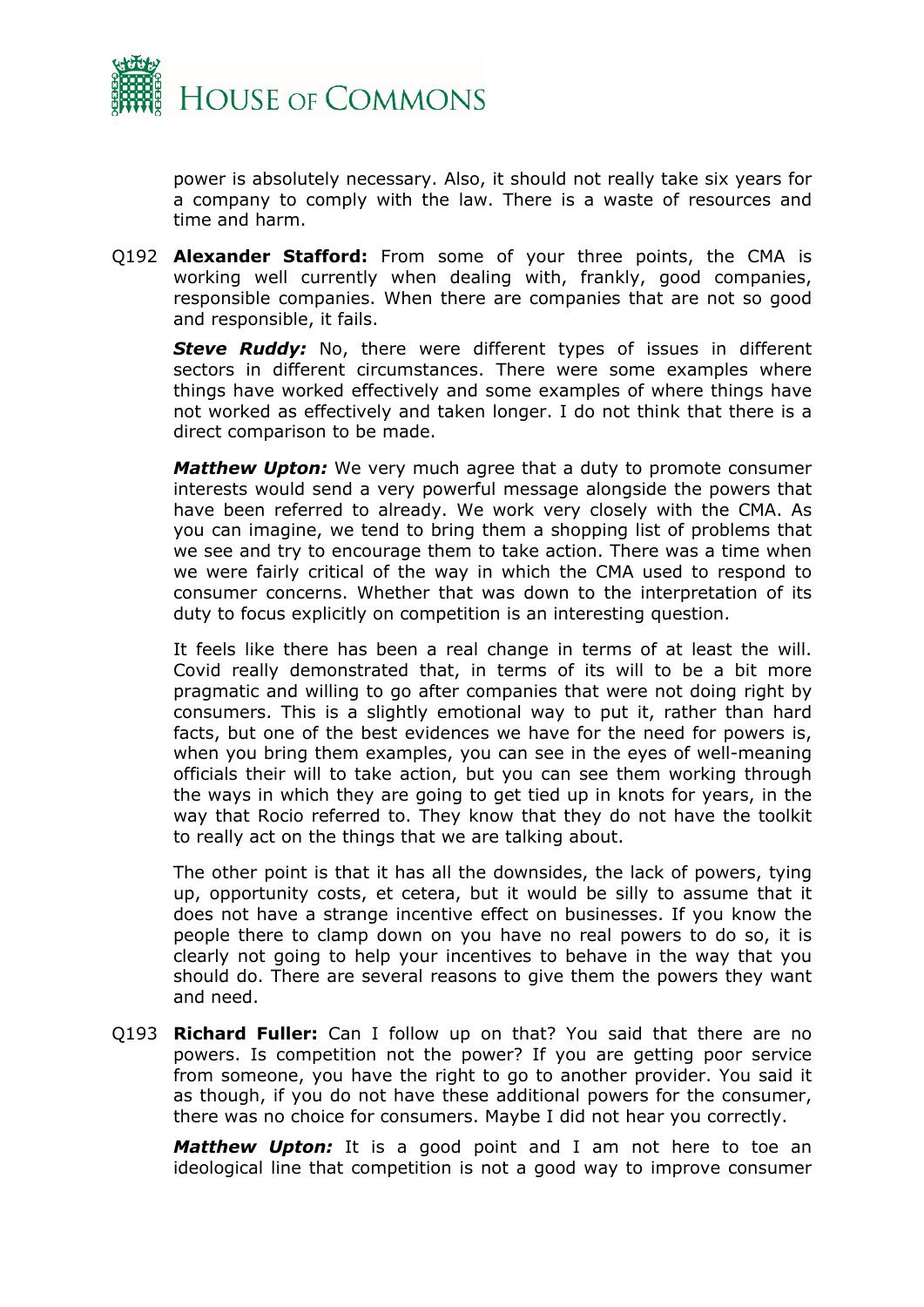

outcomes. There are many examples where it is. When you look at the way in which the CMA is unable to clamp down on certain practices, it demonstrates that competition is not the answer to every single consumer problem. That is where, as Rocio highlighted, the fact that the toolkit on the consumer side does not match up to the toolkit on the competition side causes real problems.

*Rocio Concha:* You need both. If consumers do not have the right protection in place, they will not shop around. They will not try to use services. They will not try a new company and competition will fail. You need both. You need effective competition policy and the right protections in place so consumers have the confidence to engage in markets.

*Steve Ruddy:* You are right that competition should be the central driver for an effective economy and fair trading. You have to also bear in mind that that has limited impact where markets are complex, information is complex, switching is hard, where consumers are vulnerable, where there are one-off purchases or where there are deliberate fraud or scams. In all those areas, competition is ineffective in protecting customers.

**Richard Fuller:** I was mainly trying to make the point that, before we exert a new level of additional regulatory effect, you have competition. People can switch to other companies. We can make progress in making switching easier, which is the point that you were making, Mr Ruddy. That is in Mr Penrose's report. I wanted to make sure that you were not rushing to say "Additional regulation" or "Different regulation". There are other options there.

Q194 **Alexander Stafford:** Mr Upton, how effective do you find the CPP—the Consumer Protection Partnership? Bearing in mind that it has not published an updated report since 2017, what has the CPP been doing since its last report? It is quite a long time. The world has changed a lot.

*Matthew Upton:* Do people have a decent understanding of what the Consumer Protection Partnership is?

**Alexander Stafford:** Maybe you could give us a very quick outline.

*Matthew Upton:* It is a convening group chaired by BEIS, a Government Department, to bring together a number of the key actors in the consumer landscape, so those with enforcement powers, those who give advice and education and those who have the intelligence to potentially act. In many ways, it almost owns consumer detriment as a whole and can act appropriately.

Is it effective? The concept is sound. Bringing those bodies together is the right thing. We have probably all sat on convening bodies where you think it possibly could be a little more effective in terms of how dynamically it acts, the priorities it has and things like that. However, it does a good job. It is hugely beneficial in terms of sharing intelligence about the big consumer problems of the day. For example, when consumers started to experience problems around Brexit, when Covid hit,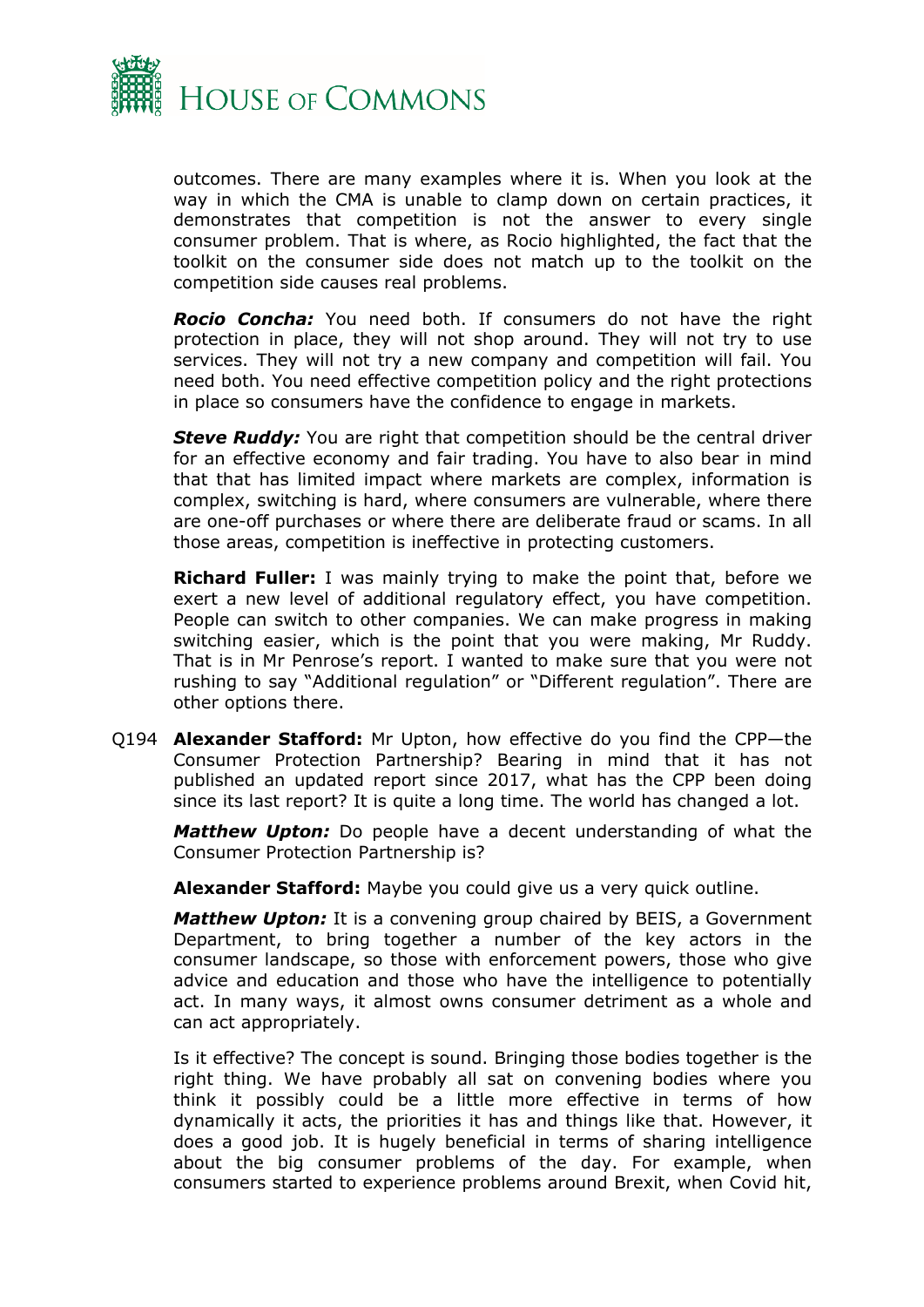

it was a very good forum for ensuring that intelligence was raised to the right levels and then could be acted on by the various bodies in the room.

There are a number of examples where joint work can be really beneficial. It was the Consumer Protection Partnership that did the real grunt work that led to the pledge of action against subscription traps and the problems that consumers were experiencing there. I am not going to say that it is perfect. There are times when I get frustrated as much as anyone else does with how it functions, but it is a good thing.

There is the question of whether it should have issued a more regular update report on its activity. It is more of a question for BEIS, as the chair and sponsor of the CPP. It is not something it is statutorily obliged to do. A bit of transparency might be helpful, in terms of sharing what the activity is. Equally, I have been in lots of these kinds of bodies where you get these reports on activity that do not add a huge amount of value. It is a genuinely good question. I am not going to sit here and say that it is a good thing that an updated report has not been given.

Q195 **Alexander Stafford:** Are you disappointed that it has not published a report?

*Matthew Upton:* I would not say disappointed, because I am involved in the CPP. I have confidence that the activity that it takes forward is a positive. There has not been a time when I have looked at it and thought issuing a report would materially affect the behaviour or actions of the CPP. It is an interesting question for BEIS about whether it should have issued one.

Q196 **Alexander Stafford:** What action has it been doing since 2017?

*Matthew Upton:* The main examples would be Brexit and Covid—these big, existential events that have hit us consecutively. We will scan the range of intelligence sources, from people ringing the consumer service at Citizens Advice, the online searches, complaints to the CMA, et cetera. We will look at what messages they are telling us. It might be around things like problems with holidays—that was obviously a big one—various bookings, weddings, et cetera.

Then there will be either bilateral action between different CPP partners to take action on that, or there will be projects. A specific example of a project would be work on parcel surcharging, which particularly affects customers in Northern Ireland and Scotland. Work is being done to try to limit the effect on consumers in those areas. There is a whole raft of different things.

Q197 **Alexander Stafford:** As BEIS is the sponsoring body, as legislators, we want to see what is going on. Although it is doing good work, if I want to go and sit down and read about what it is doing, apart from, I presume, trawling the website—does it have a website? It is quite an opaque body. You have told us that the body is doing great work, but I cannot evaluate that myself. Is it worth having a body at all?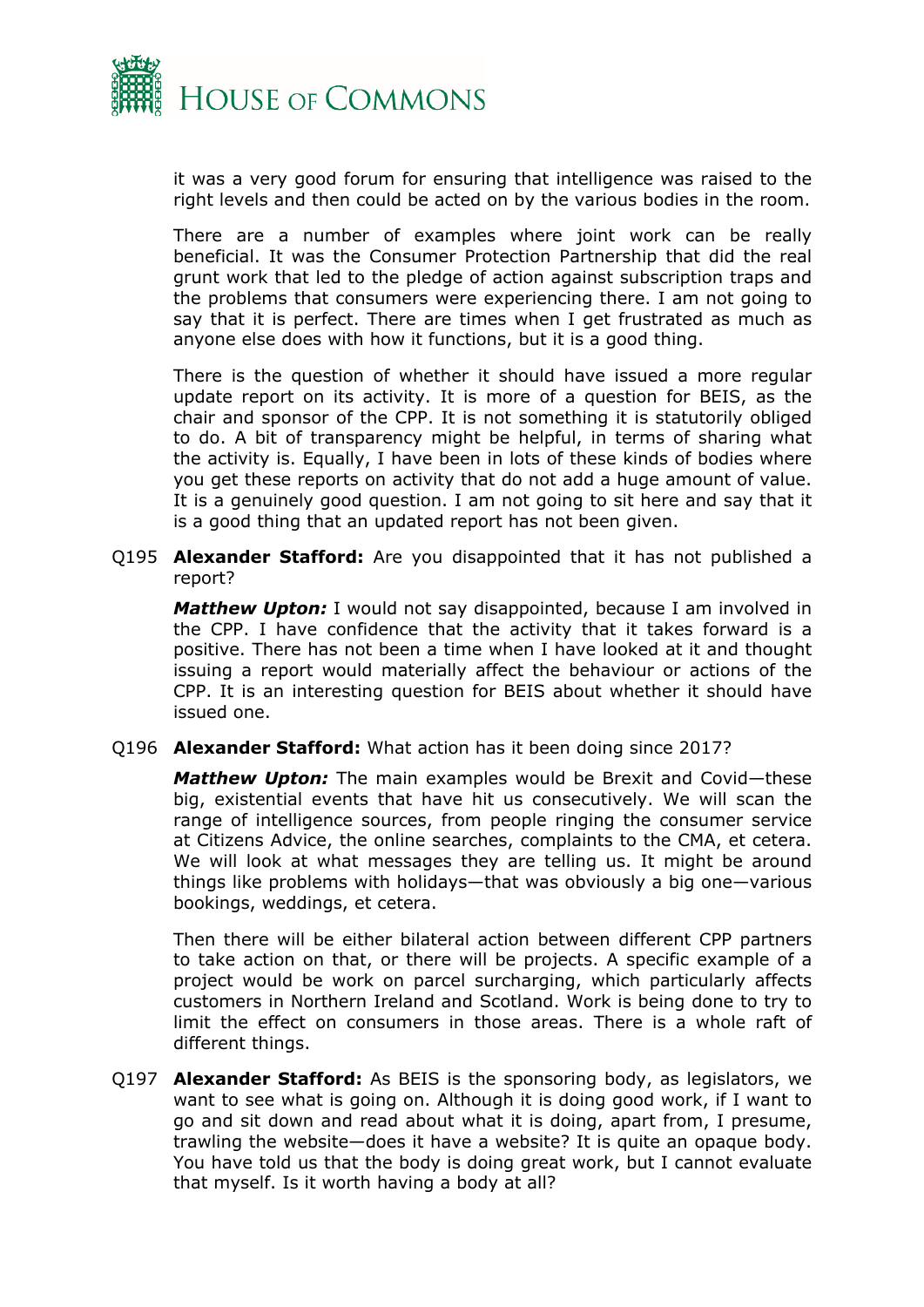

*Matthew Upton:* It is worth having a body for the reasons that I have given. Whether it would benefit from the light of day, transparency, et cetera, in the way you have described is a good question for BEIS.

Q198 **Mark Jenkinson:** We heard from John Penrose that improved redress from ombudsman services, alternative redress systems and stronger trading standards bodies are needed to deal with issues of consumer trust. Is that a fair characterisation, Steve? Is the current trading standards system enough to protect consumer rights? How could we strengthen existing ombudsman and trading standards services?

*Steve Ruddy:* That is a very broad-ranging question. Existing trading standards services are doing an amazing job locally with extremely limited resources to protect consumers in a whole variety of different sectors, from consumer protection issues more traditionally through to product safety, food standards, animal health and even weights and measures. There is a whole variety of different things that trading standards services are doing locally to protect consumers. They work very closely in partnership with other sectoral and national regulators.

There is a question mark created by the significant reduction in resources that local authority trading standards services have faced over the last 12 years. The data from CTSI and elsewhere demonstrates that there has been a reduction of more than 50% in capacity in that period. At the same time, trading standards services have in many cases had more responsibilities, in terms of new legislation they are responsible for enforcing, more complexity in changing marketplaces, increased demand and the crisis around Covid in particular and the complexity around Brexit.

There is a range of different things we are trying to deliver locally with very limited resources. Beneficially, BEIS has supported National Trading Standards to create regional investigative teams and some national teams to deliver on areas of particular consumer concern. For example, there is a national scams team and a national estate agents and lettings team, so particular consumer protection areas that trading standards has a responsibility for have national leads as well.

That national support has been helpful in keeping the system coherent and manageable. It has not actually filled the gaps that have been created locally. That local trading standards presence is under severe strain. That is something that needs to be recognised. There are means to help address that through more support for bodies like National Trading Standards, more commissioning for particular areas of activity and more recognition, to be honest, of the role that trading standards services have in protecting consumers, supporting the economy, protecting public health and in new sectors to help ensure consumer confidence in the green economy.

There are areas where trading standards services are very effective in supporting local authority priorities and Government priorities as well, but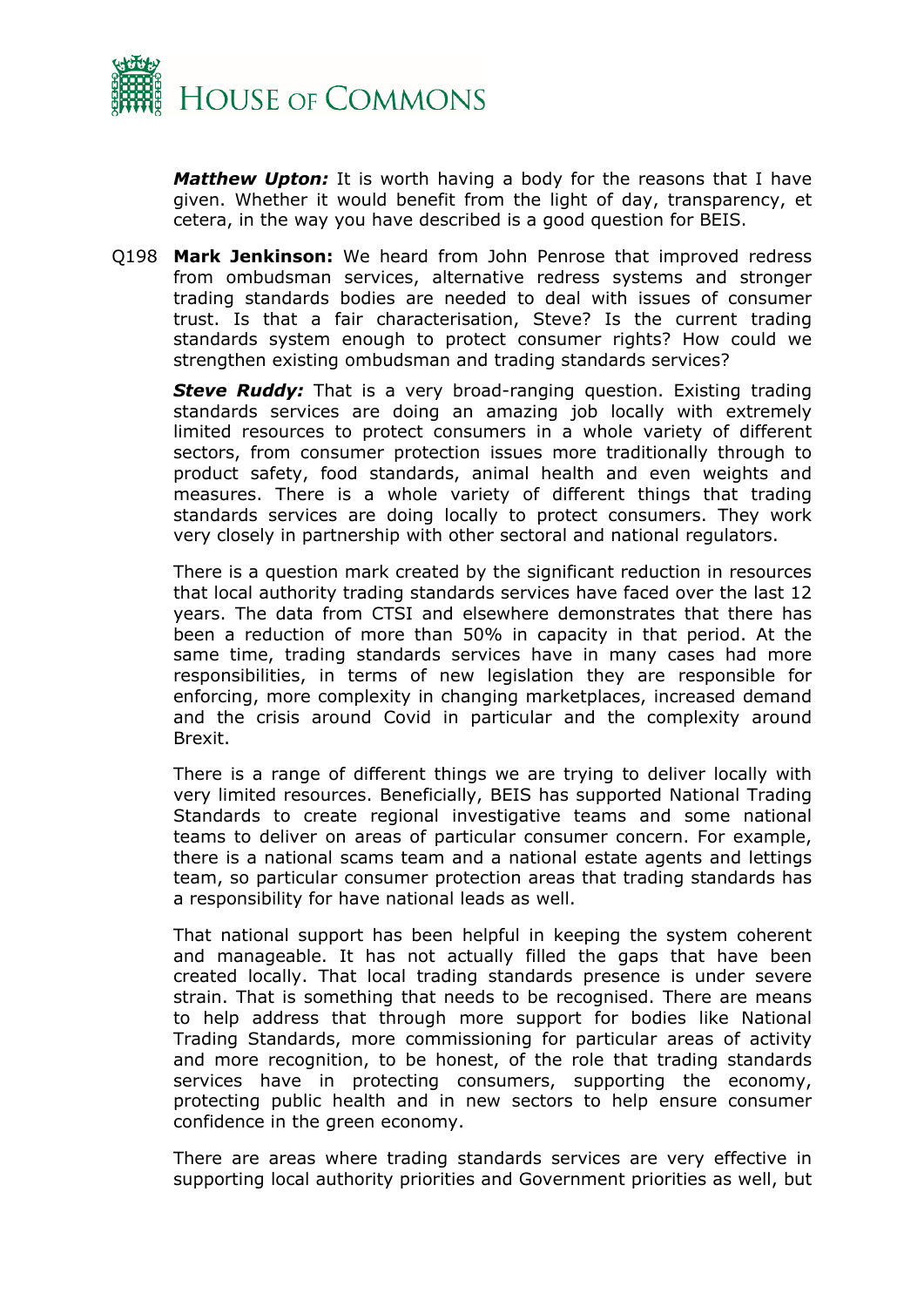

those priorities are not sufficiently joined up or visible enough to have been effective in securing the level of resources that are required to deliver that fully, effectively and consistently across the country. There are some gaps there.

Having said that, the data that the Association of Chief Trading Standards Officers and CTSI have collated about the work and the impact of trading standards services over the course of the last few years demonstrates a huge level of activity, a huge number of criminals, rogue traders and scam artists who are being brought to justice through the work of trading standards services, the huge number of vulnerable consumers and victims of scams who have been actively supported by those trading standards services locally and the preventive work that is effectively being carried on with businesses across the country.

There is a huge amount of work that is often unnoticed and undervalued, to be honest. There is a piece of work for my organisation and others to work harder to demonstrate that value and impact so that the service is adequately resourced for the future.

*Matthew Vickers:* I would answer this in two ways, first from my own organisation and maybe a bit broader. We tend to think about this in four areas. If we think about four things that make an ombudsman service effective, the first one would be around access. How do you make more people aware of your services, or how do you make it easier for people to approach you? With that, we have done a lot of work digitising. We have done a number of things to make the process quicker and easier, but we have realised that we also have to do some things because the risk is around digital inclusion there. There is a lot of work that we have done around access.

The second part, which is related to that, is around the resolution techniques that you use. There is a danger that sometimes, when we are on Committees like this, ADR gets elided into one thing and treated all the same way. Actually, there are all sorts of different flavours about how we do things. In my own organisation, we are consciously very informal and we try not to be legalistic, on the basis that those things otherwise put up barriers to people coming to complain and can tend to lead to imbalances of power within a complaint. There is a lot that we do there around the different resolution techniques that we use. That is the second area.

Where we then see that you can have a massive impact is in the final two areas, the first one being insight and the second one being engagement. There is an awful lot that we do. We have touched before on partnership working. We work very closely with Citizens Advice and Ofgem in a tripartite arrangement that looks at saying, "Where are the risks that sit out there?" That is not just for those consumers who are coming to you but what some of the wider issues that you might see across a particular company or an industry as a whole are. Those are ways that you can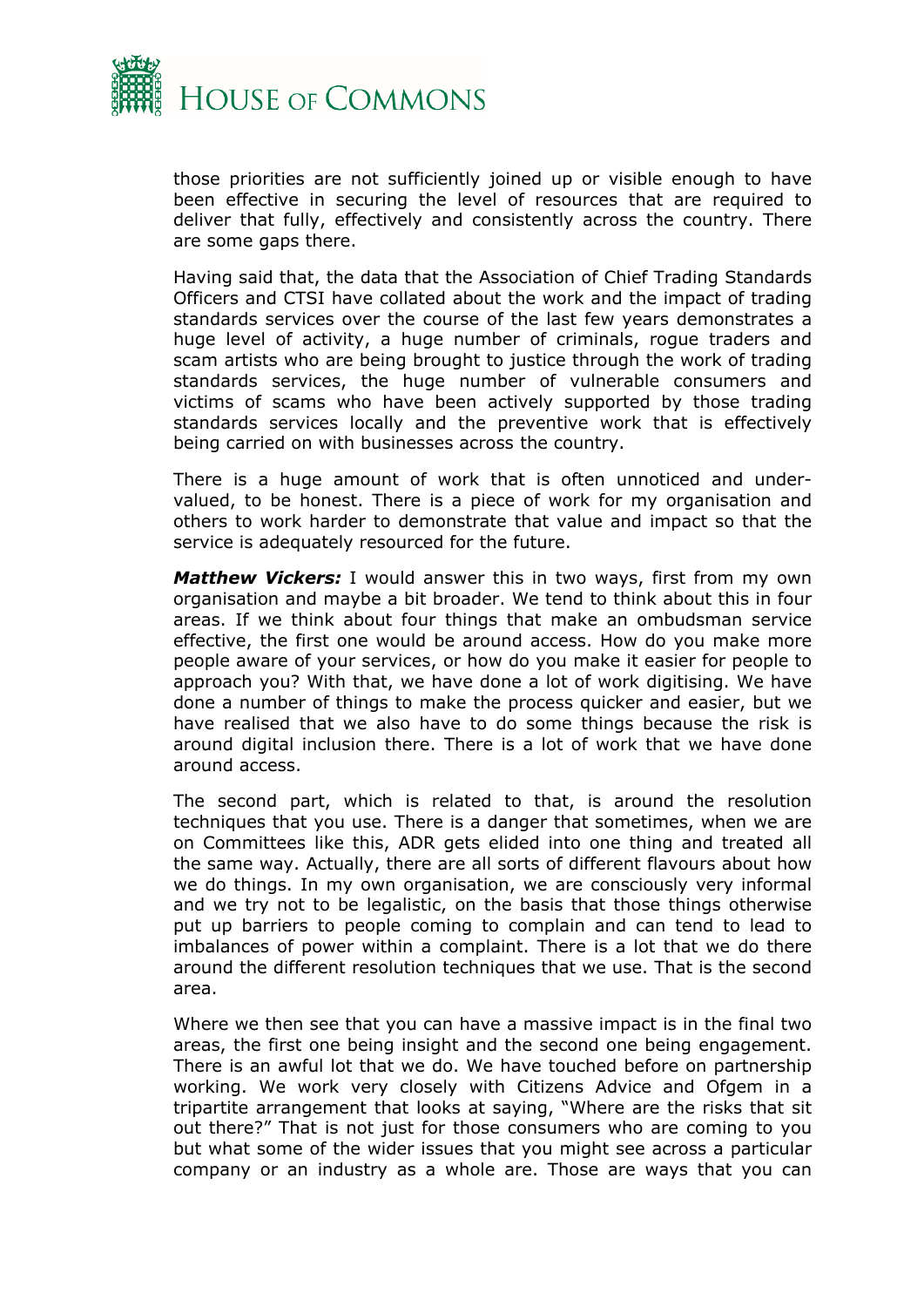

maximise impact and have an impact more quickly and cost-effectively than just waiting as a second-tier failure demand mechanism. We think that that is a really important part of what we should be doing.

That takes us on to engagement. So much of what we are looking at is to say, "How can we help business to improve?" There is that point, as Rocio mentioned before. Both have a role to play. Consumer protection and competition are not opposites. One can reinforce the other. We work very closely with the particular companies that we have under our jurisdiction to help them with those questions of execution. We see a lot of the time that it is not so much a failure of intent. It is not so much that companies are going out deliberately trying to do wrong. On occasion some of them are. We have certainly seen that in energy, with some suppliers that have failed—not all but some.

So much of this is about execution. Execution is always difficult, whatever business you work in. As markets become more complex, execution gets harder. We are looking at how we can take the insights from all the data we have, because we deal with, across energy and telecoms, about 130,000 cases a year. That is a lot of data that we could be using to help improve execution. We think that focusing on those areas is what makes an ombudsman more effective.

Coming on to the broader point, we are in the happy position that we are in a regulated sector where we have worked hard with the regulator. In the case of energy, we have worked hard with Citizens Advice, as a statutory consumer advocate. That is not the same position in telecoms where we are, where we are not the sole ombudsman. That makes things more complicated, having more than one ADR body in the sector, and there is no statutory consumer advocate.

Again, it is about design and co-ordination of the different areas. Once you start looking at other areas that are on the fringes that either are not regulated at the moment, as we touched on earlier—unregulated energy and what that means for the future of net zero—or are emerging markets, like digital or areas like online harms, that again means that we are going to have to think quite carefully about how we combine data, intelligence, insights and different capacities that different organisations can bring to fix this. There is absolutely a role that can be played, but I am sure Rocio will want to come in with the work that Which? did that showed that not all ADR was created equal.

Q199 **Mark Jenkinson:** Rocio, you touched on the matter of consumer trust before. Mr Penrose's report told us that high-trust economies perform better than low-trust economies. It is what you pointed out. Consumers do not have to be wary every time they buy an item. What characterises a high-trust compared to a low-trust economy? To what extent do we currently have a low-trust system? I am interested in some of the ways that we could build that trust.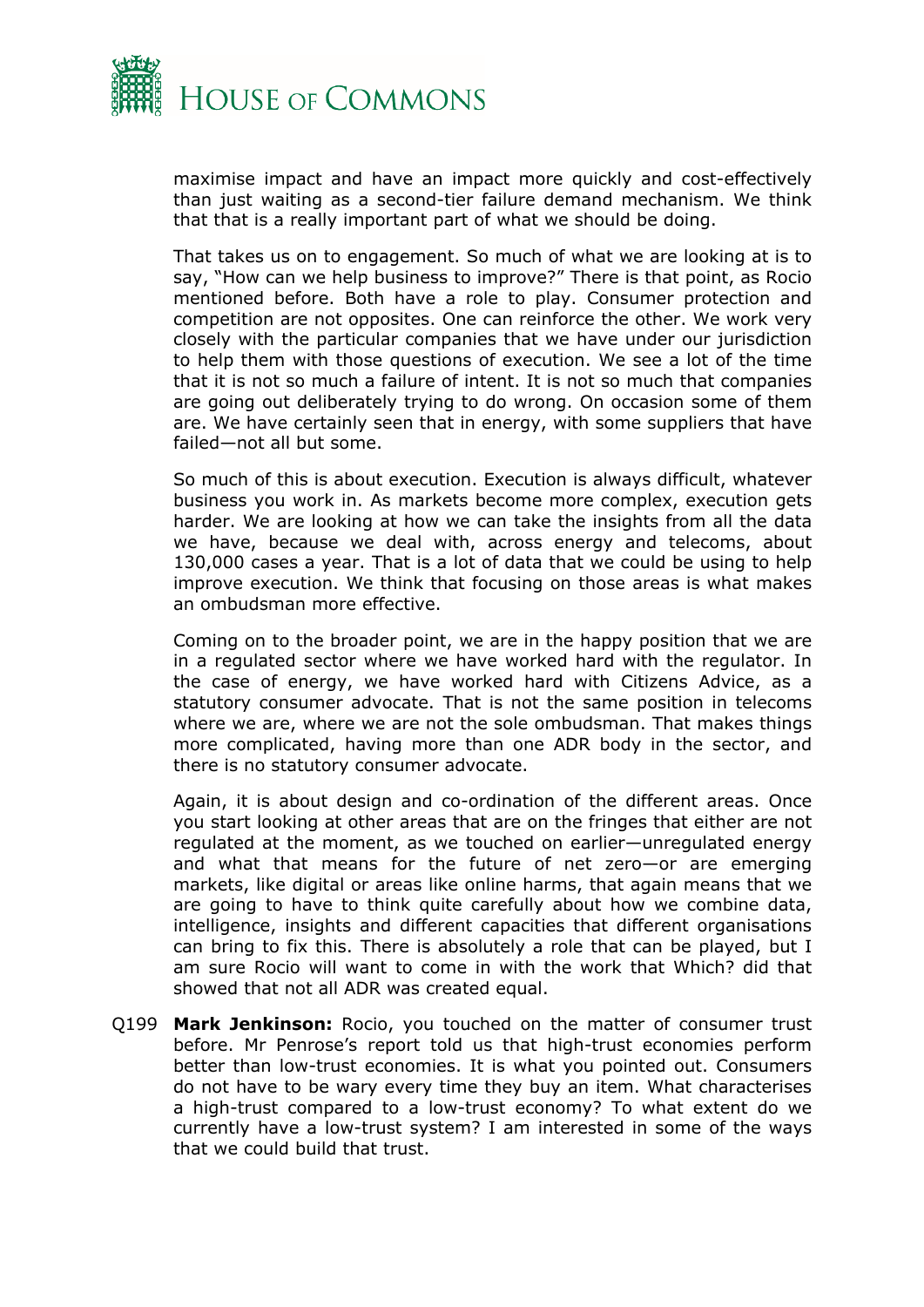

*Rocio Concha:* I completely agree with John Penrose about this. There is a high cost to lack of trust, due to the points I mentioned before. If consumers do not trust that they have the right protections in place, they will not shop around, or they do not engage with a particular new sector or service, or, if they engage, they sometimes go to the incumbent. They do not try new businesses because they are worried that if something goes wrong they will not have the right protections in place.

What causes an economy to have a good level of trust is having the right protections in place and the right enforcement of those protections, so consumers have confidence that, if something goes wrong, you have the protection. Also, if something goes wrong and the companies do not comply with those protections, the Government, the regulators and the enforcement agencies will have your back and make sure that these companies do that.

Do we have a high-trust economy? It is a mixed picture. We have some consumer trackers that try to look at trust in relative terms. We are seeing, in relative terms, higher levels of trust, for example, in things like water and groceries, but low trust in airlines, in particular since Covid. There has been a decrease in trust in those areas. It depends on the sector. When you look at the numbers, in sectors where you see a lot of problems—that consumers have a lot of problems, because they do not have the right protection or the right protection has not been enforced, you can see the level of trust going down.

*Matthew Vickers:* There is some great work that Ipsos MORI has done recently, with its trustworthiness monitor on this that has come out. That looks across different sectors. No matter what organisation, whether you are talking local government or whatever, the key thing is that it comes down to a basic level of trust, which is simply execution. It has drawn on some of the work of Philip Pettit on this, looking at different trust models. It is relatively simple. It just comes down to whether you are able to deliver on a transaction.

That is where organisations like ours can help, to help consumers feel like they are being treated fairly and to build trust as a system asset, because it is needed for new markets. As Rocio said, it is the most effective way of promoting competition. These are points that we should all be looking at, about how we work together to develop.

#### Q200 **Mark Jenkinson:** Matthew Upton, do you have anything to add?

*Matthew Upton:* I agree with everything that has been said. One of the risks to the high-trust environment that we want that is coming down the track fast is the increasing complexity of markets, particularly online. You get more of a habit now of people feeling like they are herded or shepherded into decisions online using clever nudges and techniques to perhaps make them make decisions that are not in their best interests.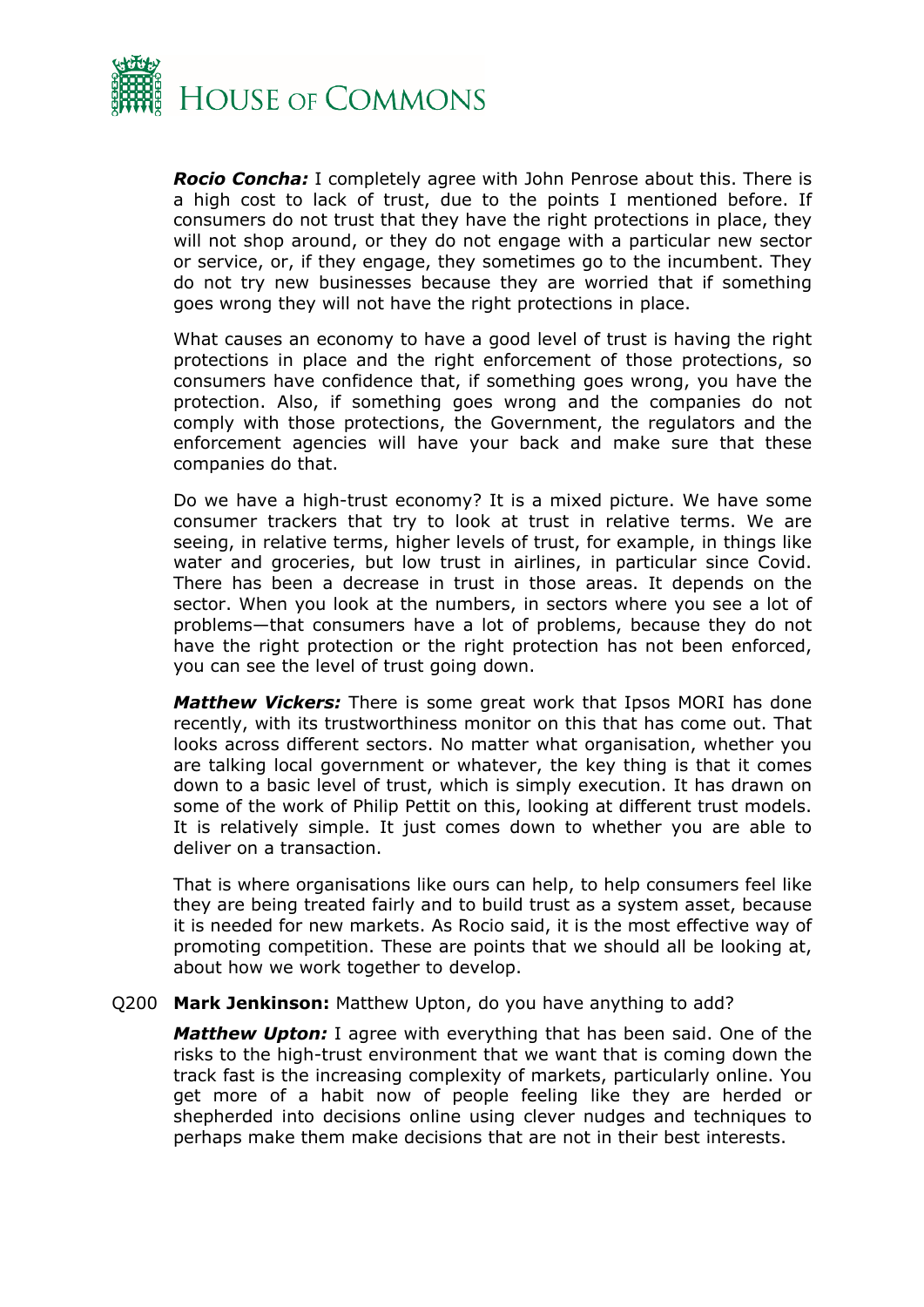

One of the very high-profile examples here is around buy now, pay later and the huge growth of the sector. Some people follow well-designed checkout systems and so on and then suddenly, as our research has shown, realise they have signed a credit agreement without even realising what they were getting into. You see it a lot with the big digital companies as well. People almost have a temptation to throw their hands up and feel like, "I do not know how to navigate these markets anymore". I have no evidence that that leads to them withdrawing from the market, but it is an interesting challenge. People might increasingly decide, "It is too complex. I do not know how to make good decisions on this. I am just going to stay out", which obviously would be a risk to the whole economy.

Q201 **Mark Jenkinson:** I have one more quick question for Rocio. In the *Creating a successful enforcement system for UK consumers* report, Which? stated that there is a lack of data sharing between local authorities, regulators and enforcement bodies. How can we improve that data sharing? What is your solution to that?

*Rocio Concha:* There are different pockets of data. We were talking about the Consumer Protection Partnership having data and sharing intelligence, but we have also been talking about ADR. ADR schemes have access to a lot of valuable data, not only for the cases that they deal with but also for cases that they cannot deal with because they do not have the scope. That data is quite valuable, because it can tell you areas of the market where there are problems. At the moment, there is not a route for consumers to resolve that problem, in terms of ADR.

Another area within which there is huge opportunity and which the National Audit Office published a report on very recently is safety. There is the opportunity for the OPSS and trading standards to work together to identify areas of risk where incidents in relation to safety are happening in some markets that may not be covered by regulation and to identify those markets before that becomes a big problem. There is a huge opportunity to combine all that data to give us access to what sectors are having problems, what businesses are seeing the majority of the problems, and to give us an indication of where problems are growing, so that we are able to tackle them before they become a big problem.

Q202 **Andy McDonald:** I listened very carefully to what Matthew and Rocio had to say about ADR. Rocio, could I come back to you? I think Which? published a report back in 2019. Seven recommendations were made, the seventh of which was to address some of these consumer confidence issues to deliver an effective ADR system to sit alongside a robust public enforcement regime for customers. I think you have said that ADR could be slow, have weak decisions and inadequate oversight. Court systems are often slow as well, so that is not an alternative. What do you see as the precise measures that can be taken to improve these processes so people have confidence in them?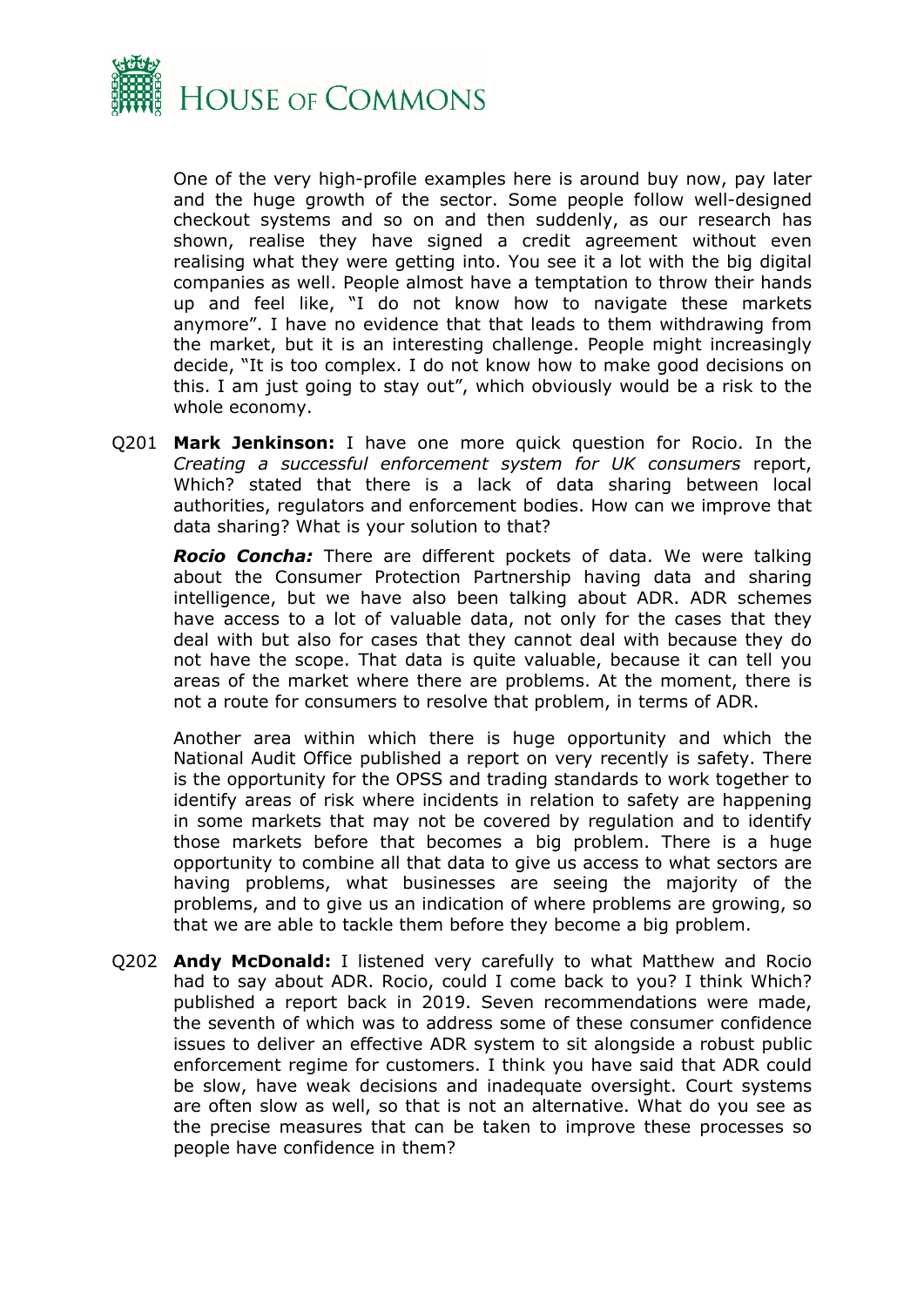

*Rocio Concha:* ADRs are very important for consumers. We have touched before on making sure the consumers are aware that they exist. There are sectors where we do not have ADRs, sectors, for example, with complex and expensive transactions. The Government have proposed to introduce ADR in home improvement, car sales and services and the airline sector. We endorse that. We need ADRs there.

We also need ADRs that deliver objectively and help to deal with disputes between businesses and consumers in an objective manner. At the moment, there are some ADRs where you have the competent authority that is the regulator, as in the case of energy, that work with the regulator. There are other voluntary ADRs that do not have full supervision. There is an opportunity to have an overarching organisation that looks at the performance of those ADRs to make sure that these ADRs are actually working as they are supposed to be working and making objective evidence-based decisions. At the moment, it is quite mixed. We put some of those examples in the report. We need to make sure that these ADRs are working well.

In some sectors, we have several ADRs. That does not mean that the consumer has a choice. The consumer does not really have a choice of ADR. They have to go to the ADR that the businesses decide to partner with. What do you think the business will do? They will go to the ADR that they think will have more sympathy for the business side. That is where competition is not really working. Competition can work in identifying an organisation that is in charge of the ADR for, say, three years and then you have another competitive tender to make sure that the ADR has the pressure to make sure that they are performing well for both businesses and consumers.

Q203 **Chair:** Rocio, we did a survey as part of this inquiry, which was an open survey. We have had over 1,000 responses and so far what is interesting is that the area where respondents have said they have had the most problems is around physical goods, but, from my understanding, the law on that is pretty clear. You have the rights of repair, replacement or refund. It is not overly complicated in the same way as maybe a house retrofit or digital services. Do you have any thoughts as to why people are having such a poor experience around enforcing their consumer rights for goods?

*Rocio Concha:* I have not seen the results of the survey, but there is an area in relation to safety. At the moment, product safety is a complex combination of voluntary standards and mandatory regulations and we often see that for some businesses, sometimes it is difficult to navigate what standards they need to comply with.

We know that the OPSS is developing reforms to the system and what we say to them is we need to make sure that there is full clarity for the business about what the standards are that they need to comply with and if there are changes in these standards that they are aware that these changes are happening.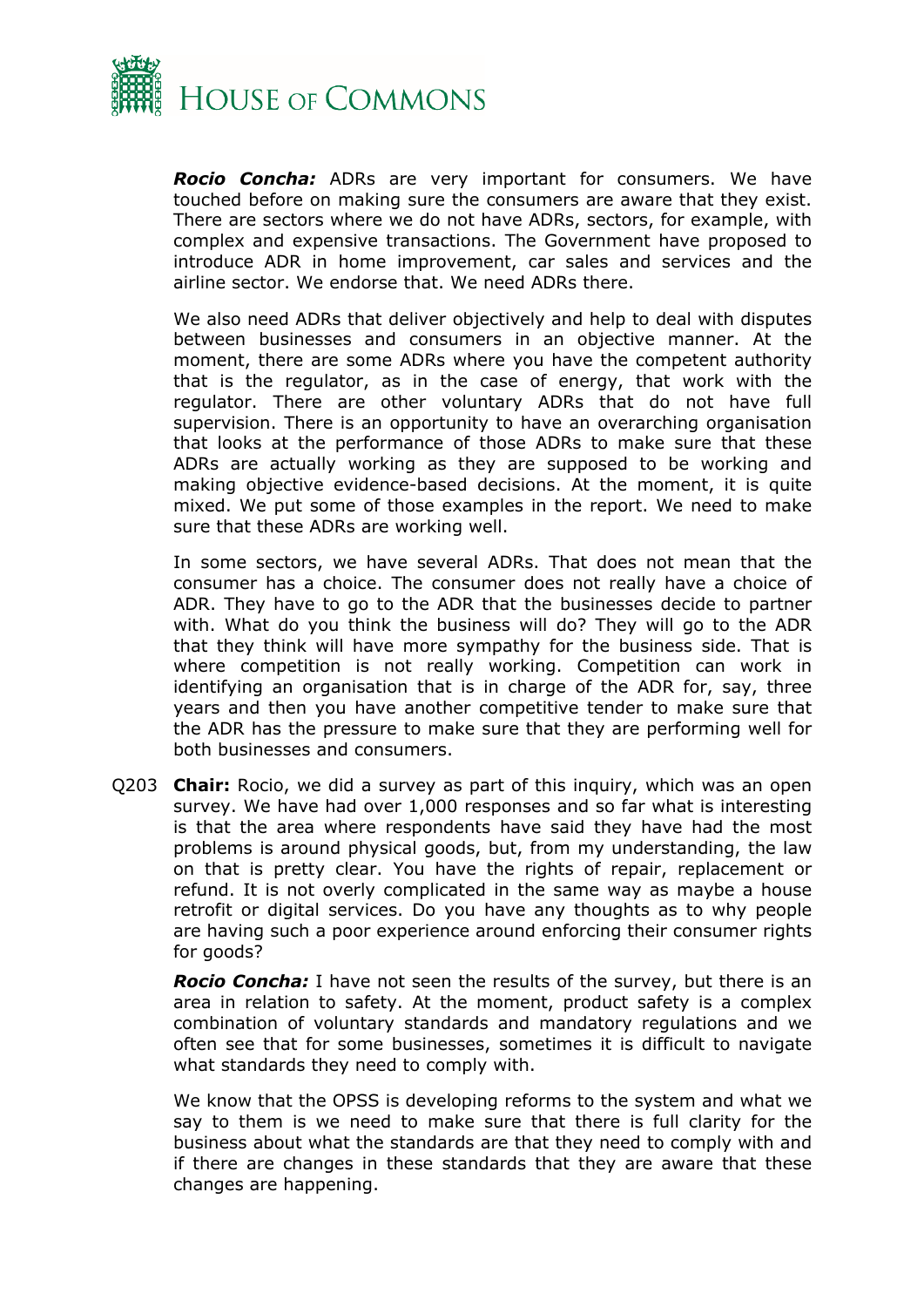

We also want to see the OPSS do more with trading standards to identify risk in markets where there is no regulation and there are no safety standards, for example, voluntary or mandatory, to make sure that we identify areas where more standards are required.

Also, the online platform is a key part of all of this. At the moment, if you are a consumer, you buy in the online platform and you assume that those products that are available in the UK through that online platform comply with all the safety standards and all the regulations in the UK, but they do not have a legal responsibility to ensure that that is the case.

Q204 **Chair:** It is more the platform, not the good.

*Rocio Concha:* It is both. We have the platforms in the sense that we are seeing a lot of products there that do not comply with the standards in the UK and there needs to be a way for the platforms that are the gatekeepers, because consumers will not know, to make sure that these products comply with all the standards. In the area of safety standards, there needs to be a review, as the OPSS is doing. It is putting proposals together in relation to that.

Q205 **Andy McDonald:** The point is not that there has been a breach. It is established that the standards have not been maintained. It is the remedy that people are securing. Is that not the point of the survey? We are not arguing about whether something is up to snuff or not. It is not. It is about getting redress and remedy.

#### *Rocio Concha:* Yes, exactly.

Q206 **Chair:** I will not name any names, but for a number of providers they call up, go on the chatbot on their website or email—their washing machine is not working or something—and there is a problem there. Is it because general goods are not regulated by a specific sector regulator or ombudsman service? Do you disagree with that assessment?

*Steve Ruddy:* There is an issue about businesses' willingness to provide consumers with their rights and whether they choose not to or whether they are not aware of them is questionable. There is an issue from a trading standards perspective that most of those sorts of breaches are going to be civil law breaches, and we have a distinction between how we deal with civil law breaches and criminal law breaches. Whether it is a deceptive claim, a false statement or a mispricing, there is a whole variety of things that will fall into the criminal sphere and a range of things that fall into the civil sphere.

We get intelligence from Citizens Advice on a minute-by-minute, daily, hourly basis. Data comes into our databases and local trading standards services target their response based on an assessment of harm and risk on that intelligence that comes in. It is fair to say that it will only be a small percentage of individual complaints that could ever be picked up by a local authority trading standards service. We are talking probably less than 5% of the volume of stuff that comes through that one portal.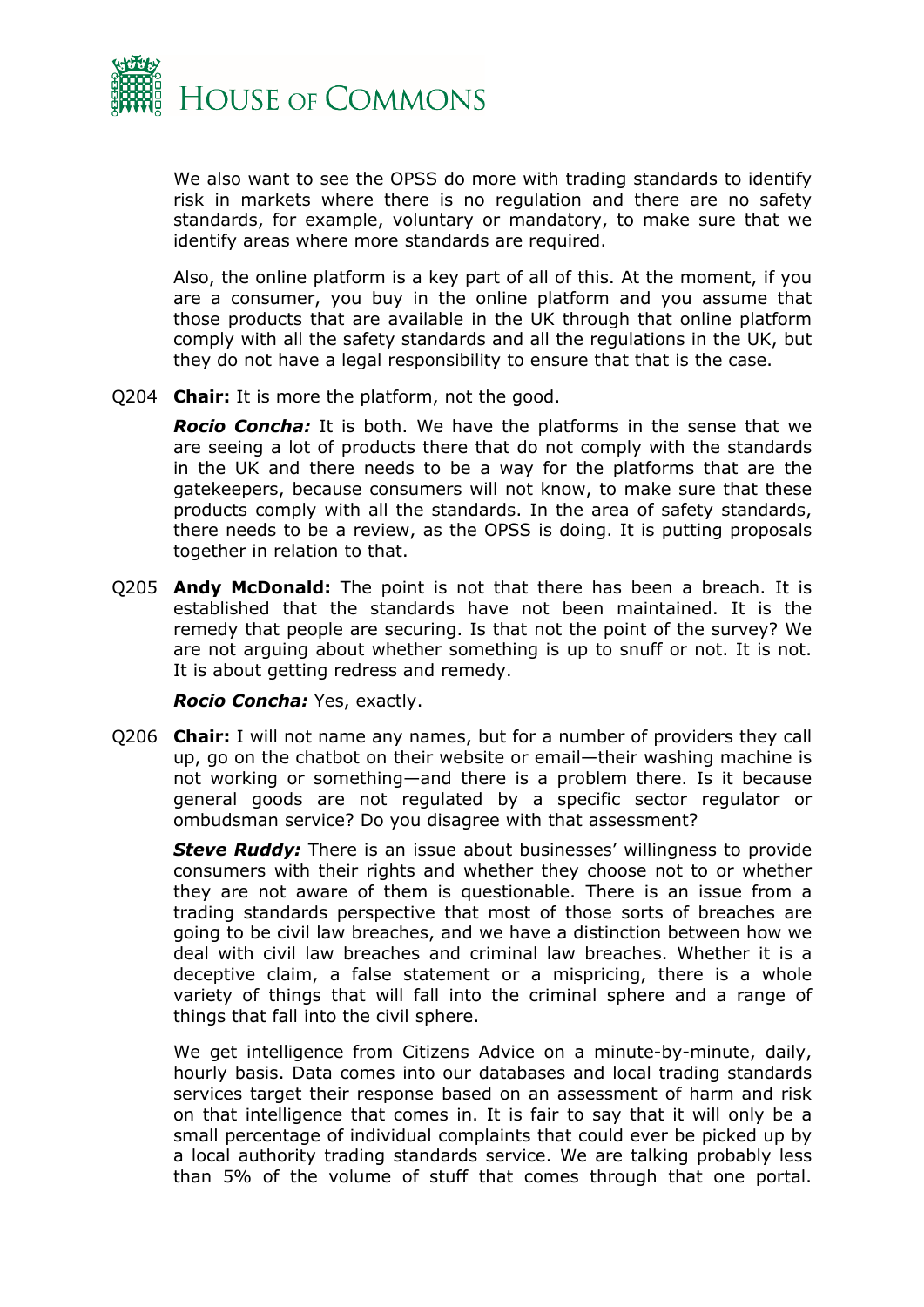

Obviously we are getting information and intelligence from other sources as well.

Inevitably, those interventions are targeted at the areas of greatest consumer vulnerability, harm and risk, which will be things like product safety, as an example, and more traditional "The business will not give me my money back" issues would not be hitting those triggers for high harm and high risk, unless we got large volumes of those. That would not lead normally, on an individual basis, to an interaction with the regulator.

Q207 **Chair:** That is the problem, is it not? Where do you go? You just have to escalate it internally in the business.

*Steve Ruddy:* That is from the local authority enforcement arm. There are other routes in terms of individuals pursuing their civil rights and their civil remedies on their own. That is through the Ombudsman Services, the courts process and other advisory routes. The two things run concurrently. I am talking about the active intervention of the regulator, which would only be targeted at those high-harm, high-risk and high-volume intelligence issues, which is very crucially informed by the data that is provided by Citizens Advice.

*Matthew Vickers:* We learned from this. In 2015 when the ADR directive was brought across into UK law we had, to be honest, a failed attempt to become a wider consumer ombudsman, where we spent a lot of money on a system, a website and access and awareness to try to get people to come along and say, "Did they want to bring complaints to us?" The problem was when the directive was brought across, ADR was not mandatory. As Rocio says, there are some areas now that are being looked at to say, "Should they be mandatory?"

We found that there was a demand there. We had about 8,000 queries in the first three months. The process was that we asked consumers to come forward to say, "I have a problem", and we would get in touch with the business. Only about 3% of the businesses we approached said, "Yes, we do want you to look at that".

Some good work has been done around voluntary redress. There are some good trade association schemes. There are some good ombudsmen who do not have that kind of statutory backing that we do, but just preaching to the choir is the risk as well. The types of organisations that will join these sorts of ombudsmen tend to be the ones who want to improve and that is not where the risk sits.

We are starting to think about whether there are other ways of doing this to promote that as a benefit to business. If they see it as, "What you are really helping me with is customer service capability. You are helping me with ways that I can improve my business", they are far more ready to sign up than, "Hang on, I pay a case fee to join you and pay a case fee when something happens, and the result of that is you might make a binding decision against me where I would pay some compensation. How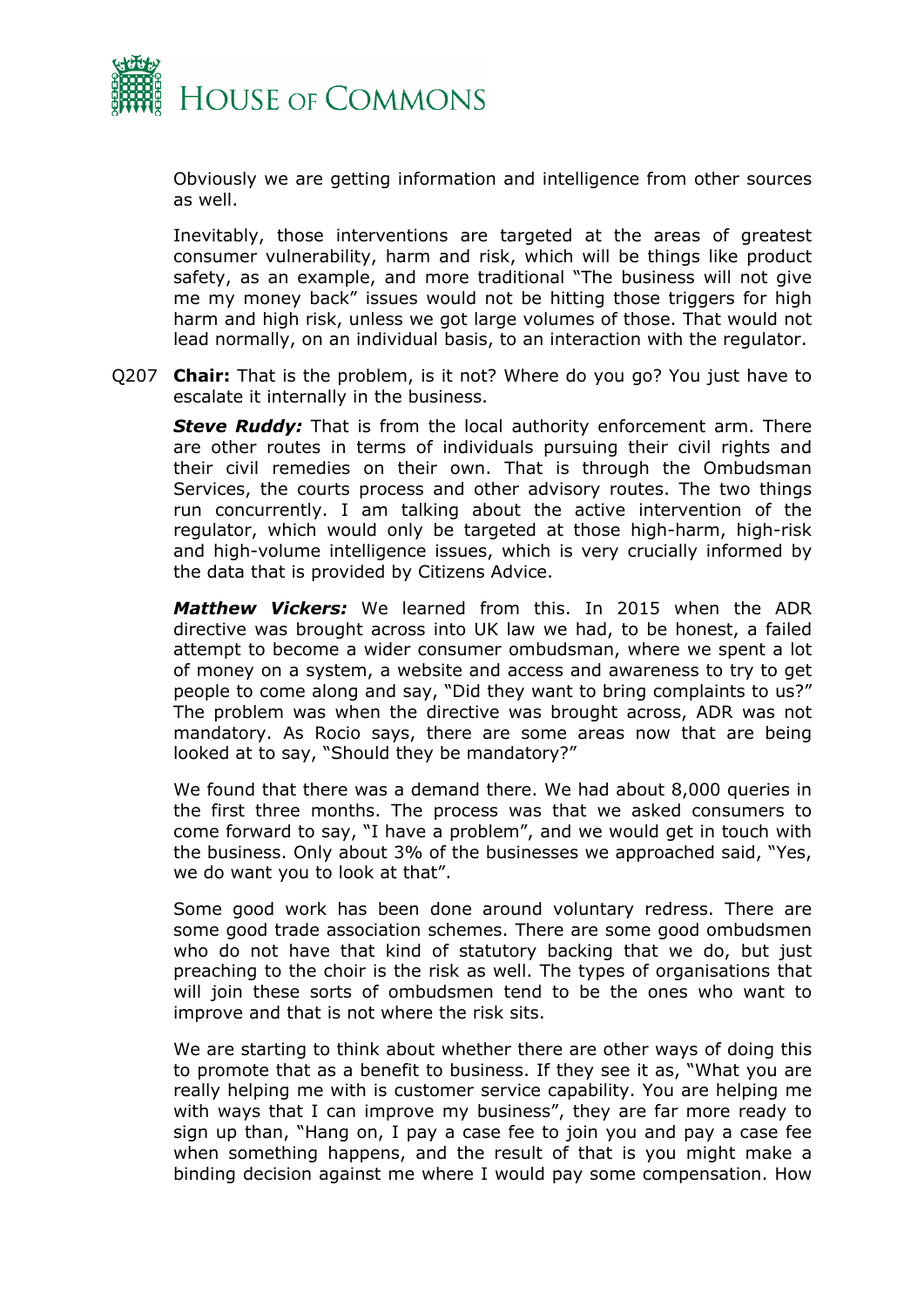

does that work?" That is a much tougher sell than saying, "Let us work with you to build your capability, understand your risks and build a better system".

Q208 **Chair:** Is it legitimate that there are higher levels of consumer enforcement in some sectors than other sectors? You work with Ofcom and Ofgem in very regulated environments where those regulators are often in quite constant communication with the regulated entities on switching, cancellation pathways and order journeys. Then in some areas there is just nothing. Is that legitimate or should there be a level playing field?

*Matthew Vickers:* To an extent, it is. I know some people advocate that ADR should be mandatory everywhere. That is not our position. That would be disproportionate, but it is worth thinking about, and Steve did a great summary earlier of where there are markets that look like people would be particularly at risk, where substitutability is difficult or where there are asymmetries around power or information. Those sorts of areas feel like they should be protected more, but literally saying, "There should be an ombudsman for crisps", or something like that, feels a little excessive.

Q209 **Chair:** We were asking earlier whether the CMA needed its powers to be updated in legislation. If the Government were minded to do that, do there need to be equivalent changes to the existing sector regulators, like Ofcom and Ofgem, or are they content with where they are?

*Matthew Vickers:* There is the question we touched on earlier. Taking energy, for example, Ofgem itself is currently in the process of becoming the regulator for heat networks, for example, which are key, but there are other parts of that road to net zero where Ofgem effectively does not have regulatory power at the moment. There are some areas like that.

Q210 **Chair:** That is scope, is it not, not enforcement power? The discussion with the CMA was about administrative powers and powers of enforcement. Are you saying that with Ofcom, Ofgem and other such regulators, it is more just about scope?

*Matthew Vickers:* There is a scope challenge. It is interesting. There is a lot of work. Professor Chris Hodges at Oxford University has done a lot of work on OBCR, which is outcome-based collaborative regulation, and it is more around that route of saying again, "How do we bring the existing powers or capabilities all together in a system where the regulator becomes more of a convener, connector and capability-builder rather than the answer always being top-down enforcement?"

A lot of this is about how you change culture and behaviour, and that is not always done through fines or enforcement. In fact, there is very little evidence that fines are effective at changing behaviour. It is much more done through building that kind of shared capability and capacity while retaining that ability to in some cases deal with an element that requires enforcement.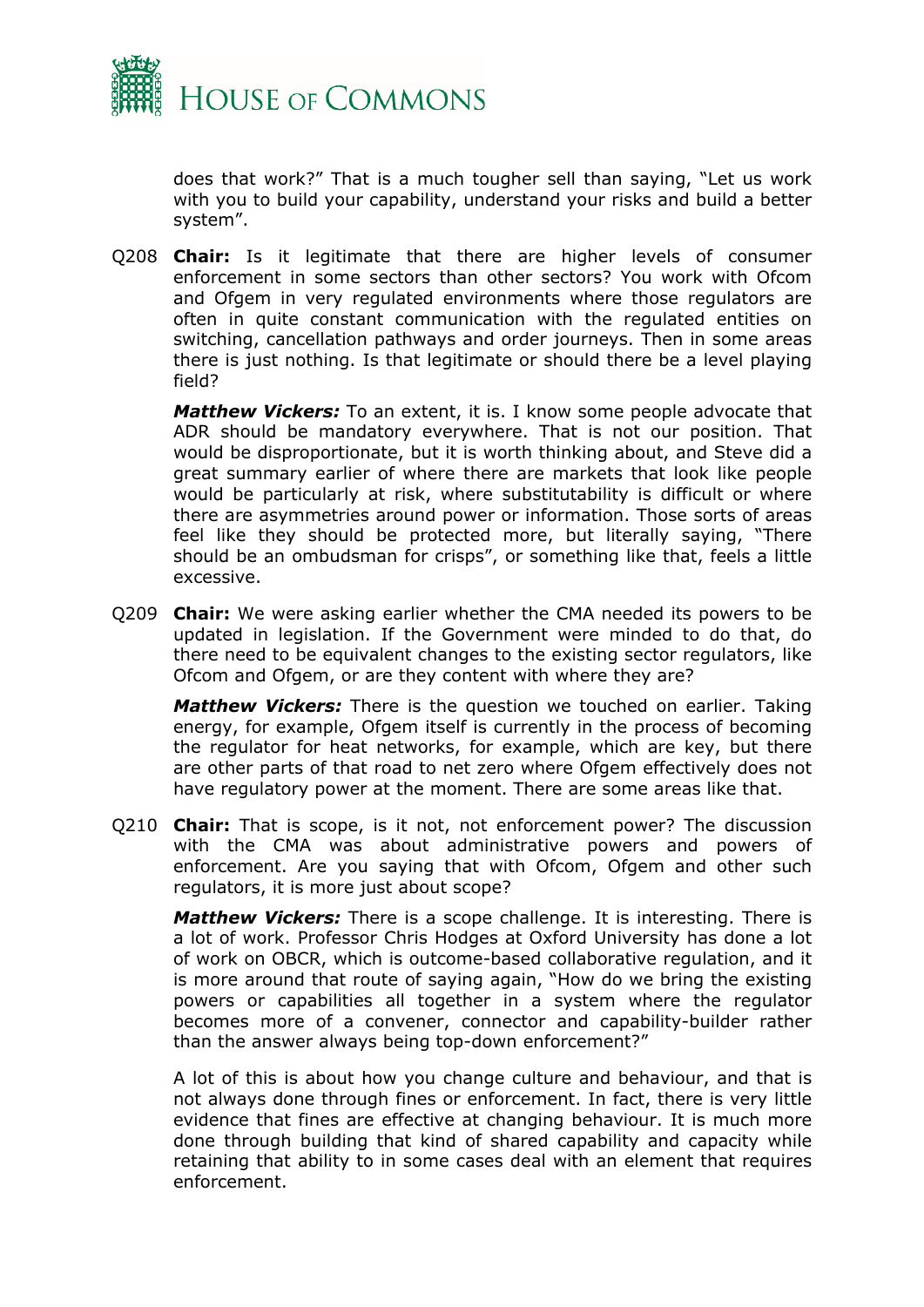

Q211 **Chair:** Does anybody disagree with that? The Department's consultation asked a question about fines and the CMA being able to issue fines, but you have just said fines do not really work.

**Steve Ruddy:** My inclination is to disagree with that. You need to look at more what creates deterrents and what changes behaviour in business. Low-level fines for major businesses are an administrative cost and are not really significant at all, so in those areas fines can be shrugged off. That is part of the rationale for the argument of increasing the potential level of fines to proportions of turnover, so they become more meaningful and, therefore, can act as more of a deterrent. That is my position.

*Rocio Concha:* I completely agree with that. The two things that make fines effective as a deterrent are the level and the enforceability. You may have a very high fine, but if the likelihood of a business being fined is very low, then this is not a deterrent, so you need both things. I agree with the recommendation from the Department about the level of the fines.

Q212 **Chair:** What is Citizens Advice's view on the fine?

*Matthew Upton:* It is not something that we have done research on, but I agree with everything that has been said.

Q213 **Richard Fuller:** Mr Upton, earlier I made a point about consumer rights when it comes to consuming a GP appointment or getting a school place in a local village. As your title is director of policy for consumer and public services, I did not know if you thought that the same regulation should apply to those as well.

*Matthew Upton:* It is an interesting question. I was thinking about coming in when you first asked it. You will know this much better than I do. You could argue that it is not as necessary because there is that level of democratic accountability, which should ensure good levels of service in some of those areas. Whether that bites is a really interesting one. I used to work in local government, which covered a lot of the services that you talked about. I will say nothing other than it is an interesting question.

I have a slightly split view on this. On the one hand, I would be reluctant to treat every service that could be seen as a market in a typical market way. On the other hand, we did some really interesting research around the private rented sector, as an example, which could have been one of the services you mentioned. That was a few years ago. As a tenant in the private rented sector, you effectively have fewer rights than if you were buying a toaster. You do not have all the classic things that you might expect, like the ability to kick back against your landlord if they treat you badly, because you have the power of section 21 evictions. Imagine if a company could just effectively kick you out of their product if you raised any problems about it. That is what a landlord can do. That is why people do not enforce their rights.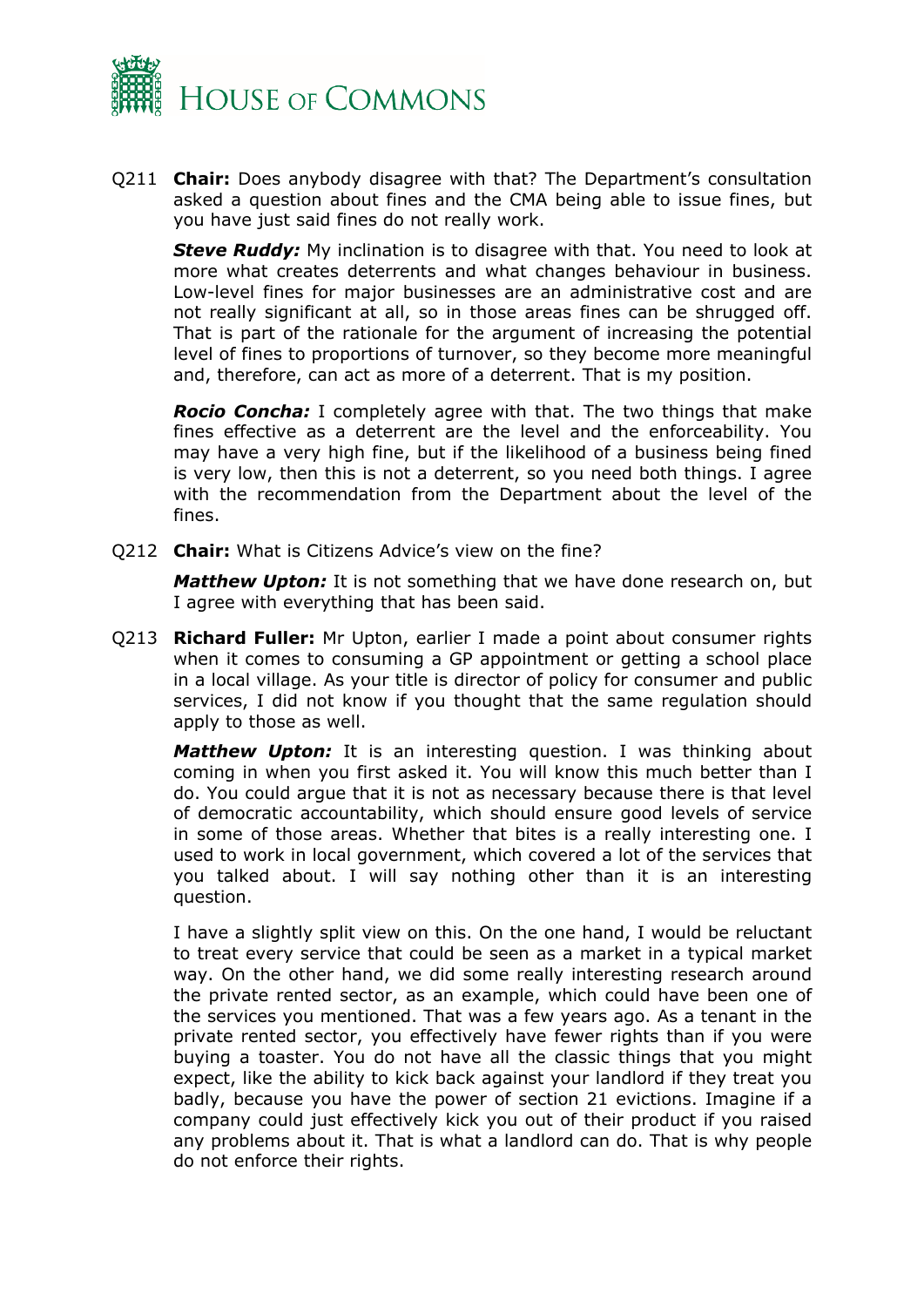

There are other areas where tenants have much weaker rights than in a lot of more established consumer markets. I have a lot of sympathy for looking at where protections apply in regulated sectors and thinking about what you could learn, but I would not necessarily jump to mapping over the same protections.

Q214 **Richard Fuller:** Let me just press you again on that. You went a bit away from specific public services; you start talking about private renting. Let us go back to my consumer rights to be able to get an appointment with my GP and to be able to get a good service from my GP. Why should my consumer rights be in a different plane from my consumer rights for buying a toaster or renting an apartment?

*Matthew Upton:* I am not going to particularly push back. As I say, it is an interesting question. It would be that for those services, let us say GP appointments as an example, there are currently, whether they are good or not, other forms of accountability, if you look at, say, foundation trusts in terms of your ability to go through what are increasingly democratic processes there and your ability to go to the complaints process. I have not done a huge amount of work on it.

Q215 **Richard Fuller:** They are not democratic though. My fundamental point is that we rely on public service consumer rights to be decided by producer organisations. None of you represent, directly at least, producer organisations, so therefore you are independent of the producer. There is an interesting asymmetry there, but I need to move on to another asymmetry, which is the asymmetry of information online between the producer and the consumer. We have talked about it quite a bit. What more should be done? What could be done to help on that asymmetry?

*Matthew Upton:* This is a bit of a general view. There is not a way to solve it through education alone. We have these conversations a lot with regulators and Government Departments, the sense being you can tackle the asymmetry of information through just pumping out good information, consumer awareness campaigns, et cetera. I am all for those things in their right place, but the asymmetry of information is just a fact of the market. You cannot expect a consumer, no matter how engaged they are, to go up against a big, well-resourced firm in terms of the amount of information they want to have. It is why you have organisations like ourselves and Which?, to effectively advocate on behalf of consumers in those kinds of areas.

The answer here is a couple of things. One is to have good, tight consumer legislation. I talked about buy now, pay later as an example where you have a huge asymmetry of information and consumers make poor choices as a result of that. There is a big question about whether that sector should be regulated—it looks like it will be—and how that regulation takes force through the FCA. Things like that are a no-brainer, to try to at least deal with the impact of that asymmetry of information and give consumers some protections.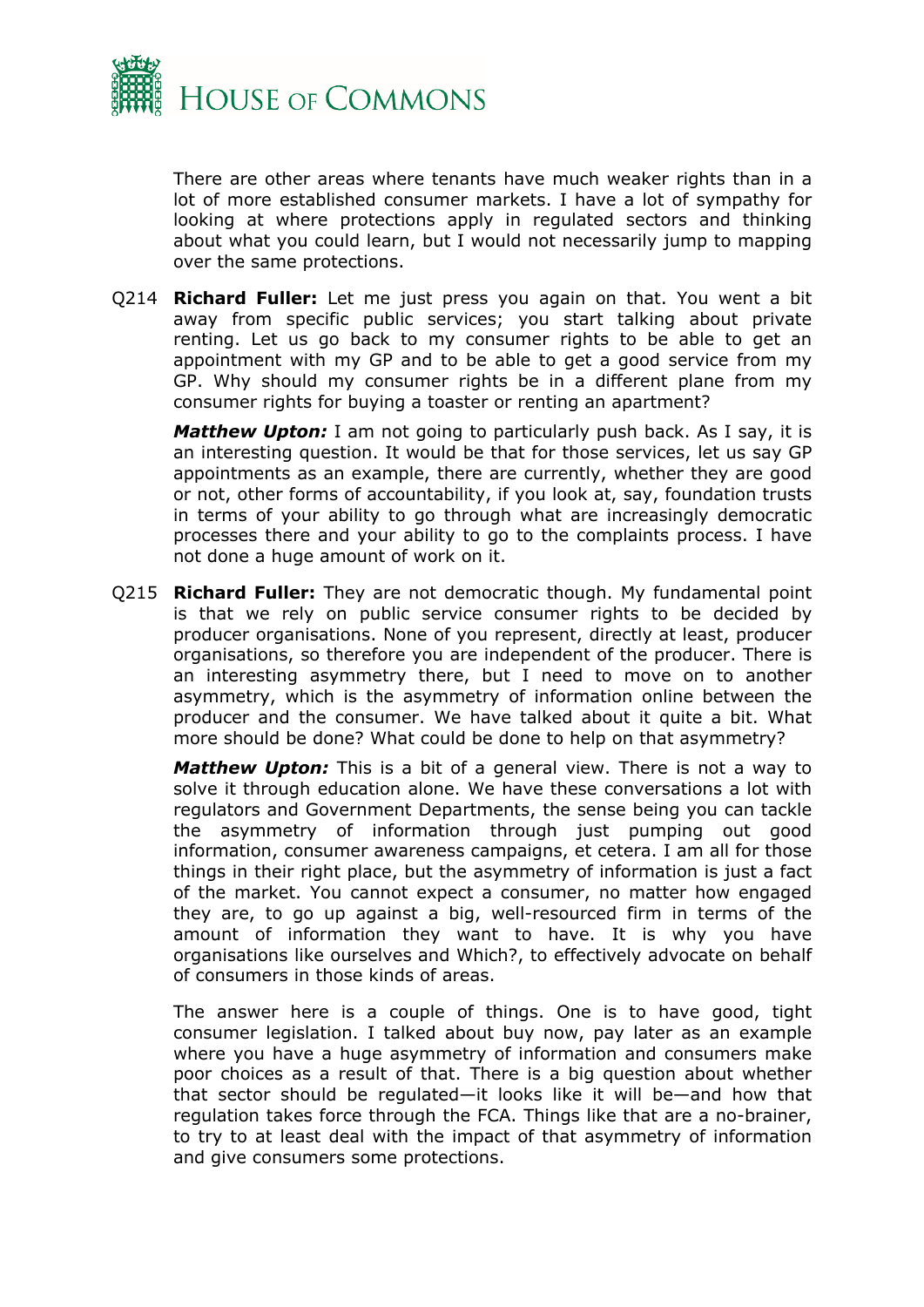

The other is a funding challenge. We have talked about funding problems in terms of enforcement, but it is worth looking at advice as well. One of the main ways consumers get their information is from advice from Which?, Citizens Advice, Martin Lewis, et cetera. We are funded to provide some of that advice. We run the consumer service, where people can call with some of the sorts of general consumer problems that we have been talking about.

Our funding has been flat for eight years. It is essentially a 20% cut. We cannot provide the level of advice that we have been able to do in the past and that we want to do. That is only going to get worse as inflation rises in terms of our costs and it is only going to get worse as the cost of living crisis bites and the impact of those consumer problems is increasingly felt. Advice is a really key way to tackle that asymmetry of information. Part of the answer is, unfortunately as always, funding.

Q216 **Richard Fuller:** It is not always additional funding. There are lots of people in the public sector and private sector who do better with less money each year, which brings me to Mr Vickers, if I may, on the efforts to use technology in your services. The 2018 report said that, "We are creating a digital, efficient and transparent way of resolving complaints in a new case management system". Does that provide an answer to the challenge Mr Upton has of trying to deliver services when budgets are tight? How is it going?

*Matthew Vickers:* It is going very well. I would say that, but, yes, it is going very well. What has it allowed us to do? A few things. It has allowed us to use different types of techniques. Particularly through the pandemic, we have found that using digital resolution techniques meant that, at points when the first tier of complaint handling, so complaint handling at companies, really broke down, because it did through that April/May period of 2020, we had a lot of volume coming, but we were much more resilient in being able to deal with that without being left with a backlog. We are in a fortunate position compared with some others in this sector around how we have come out of Covid.

What the case management system has given us is resilience, so that we are able to do things more cheaply and quickly, but it has also given us much better data that we can then structure and again get into more of that preventive work that Rocio was talking about. It has really unlocked our ability to be able to use that data and insight with regulators and industry.

Q217 **Richard Fuller:** Do you manage this through your subsidiary, Lumen Tech?

#### *Matthew Vickers:* We do.

Q218 **Richard Fuller:** Did you do a bespoke software development or did you buy off the peg?

*Matthew Vickers:* No, we did a bespoke.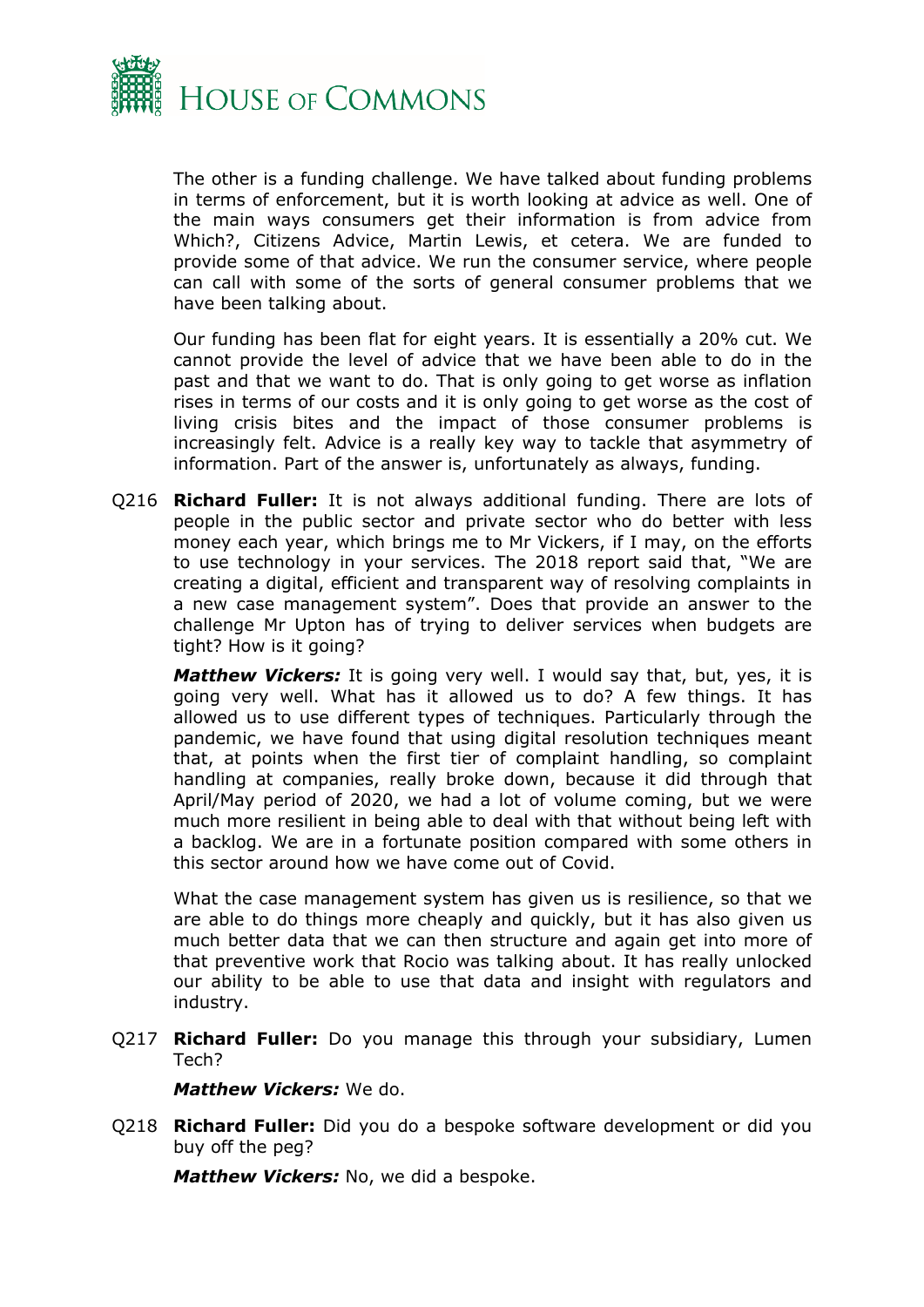

### Q219 **Richard Fuller:** Why?

*Matthew Vickers:* We were originally on a Microsoft system and the cost of licences alone was ridiculous, so we found that building our own bespoke system was better than what we could find out there in the market. Funnily enough, we were all talking outside about some of the challenges that there are for organisations like ours with digital capability. We have invested very heavily in digital capability because we think it lets us develop more targeted tools that benefit not just us and the consumers who use us, but that wider intelligence landscape.

Q220 **Richard Fuller:** As a consumer, what would be better in terms of interaction using your digital approach compared to how it was in the past?

*Matthew Vickers:* We have done all the things that you typically would do learning from software developers and designers, so it is just a bit less clunky. It is easier to upload information. It is not perfect, but it is easier to upload information than it was. It is a more streamlined and seamless flow through the system, so the system does a lot of the work for you around, say, when it will escalate things through the system. It is those sorts of things really from a consumer perspective that we have done. We have tried to make the experience as easy as we possibly can.

Q221 **Richard Fuller:** There is one question that I had about a new competition Act; Ms Concha has mentioned it and I think others have, so we may have covered that sufficiently, but I would ask Ms Concha if you were writing that new competition and consumer act you mentioned, what would be your No. 1 clause or the most important thing?

*Rocio Concha:* Do you mean from competition or from both competition and consumer protection?

Q222 **Richard Fuller:** You asked for a competition and consumer Act.

*Rocio Concha:* Brilliant. From a competition perspective, it would be giving the Digital Markets Unit the right powers. As you know, the CMA has already set up the Digital Markets Unit, but they need the powers to put a code of conduct in markets where we have companies with market powers and strategic market status and also to make sure that they put in pro-competitive measures when they are required to make sure that these markets are competitive. Give them the right powers.

In terms of consumer protection, it would be giving the CMA the right powers to enforce the current protections and updating the current protections for the digital world. There is a lot to do on that and we were talking about selective information and all this in the digital space. We are seeing quite a lot of problems on manipulating consumers in a way that you cannot see in the offline world, because they are able to test a number of things with real consumers to see how they can lead you to do something that may not be in your best interests.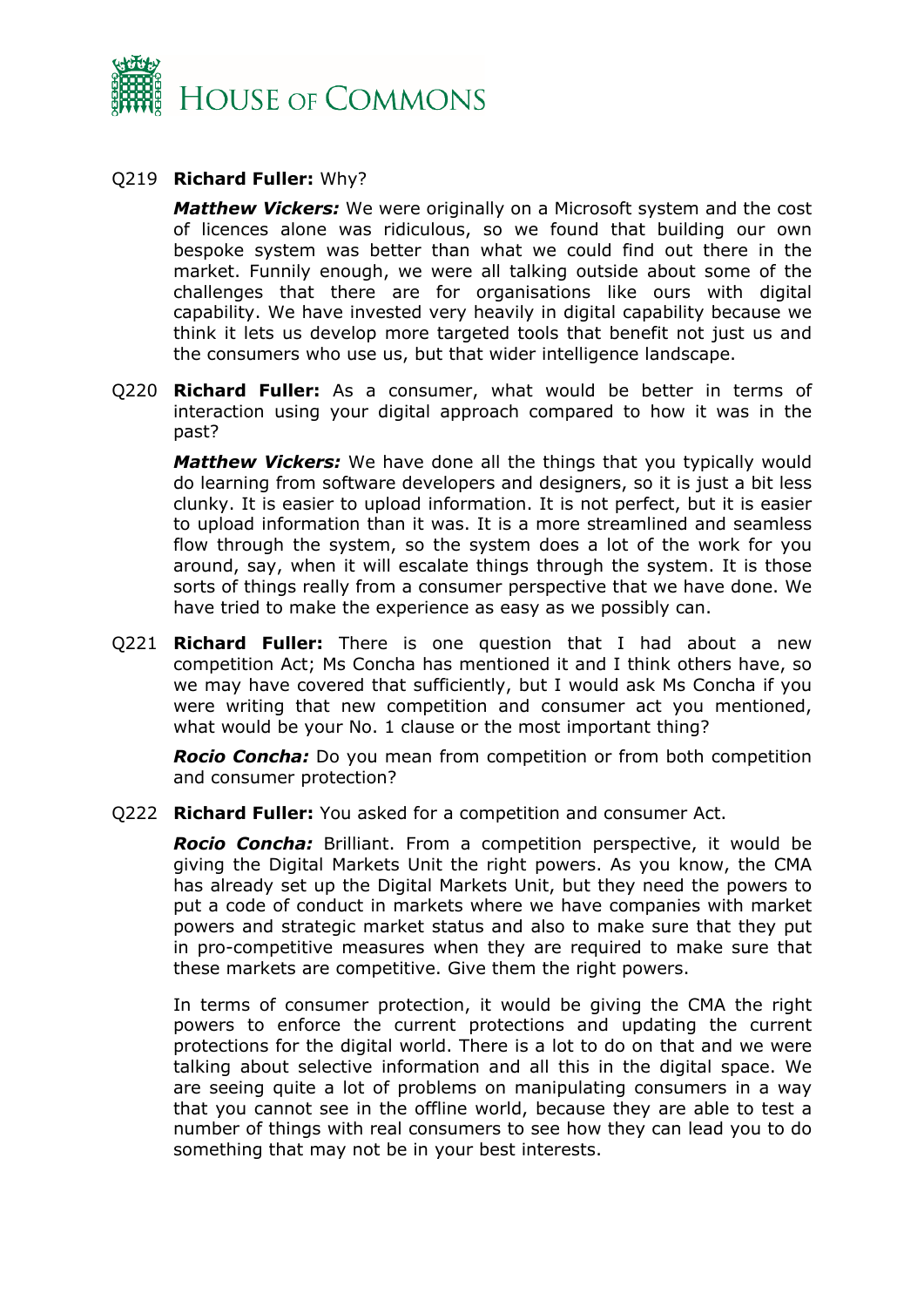

Q223 **Paul Howell:** I would just like to digress into a specific sector now and talk about the aviation sector. The survey that the BEIS Committee did found the second most affected area, after consumer goods, was aviation. What measures do you think could be taken in relation to the aviation sector to protect customers? The Covid impact could not have been more dramatic in terms of what happened there.

*Rocio Concha:* We were talking before about other regulators and the additional powers. The CAA, the regulator, needs additional administrative powers to enforce the law, and what we saw during Covid reflects that. Many companies were not compliant with the current regulations about giving refunds to consumers and, actually, the CAA could not do much about it because they do not have the right powers. That is one.

The other one is mandatory ADR in the airline sector. These two things are being proposed by the Department for Transport. The airline sector is one of the regulated sectors that does not have mandatory ADR and, as you said, we are seeing a lot of problems that consumers have in that sector, so that is a sector where mandatory ADR is definitely required. As I said before, that should be one ADR that is also overseen to make sure that they are doing the right job as an ADR.

Q224 **Paul Howell:** Do you think this needs anything more? The ADR that is proposed by the Transport Secretary is already a proposal. Is there anything more that should be added to that?

*Rocio Concha:* They are proposing to have a mandatory ADR, which we fully endorse. What we also want is the mechanism that is going to be used to make sure that there is monitoring of the work of the ADR, to make sure that that ADR scheme is actually doing the job that it is supposed to be doing.

*Matthew Vickers:* I agree with Rocio's point there. It is important, as we touched on earlier, that we do not just see ADR as the answer, because there are types of ADR and there are different ways that you can do it. It is important that as far as possible, you would want a sector to have one provider rather than a multitude, and you would also want to think about that in what I would call strategic redress.

Do not just see ADR as it sits off on its own and it says, "Let us have this backstop failure demand". It is an important role and it does help thousands of people, but it leaves on the table all sorts of opportunities to link that up as part of the regulatory toolkit and part of the framework. It would take us back to those points about how tech and data could help you to share advice and share intelligence. The aim should not be to have a larger and larger second-tier ADR complaint handler all the time. That shows it is not working. It is how you get the right ADR provider that plugs into a wider toolkit.

Q225 **Paul Howell:** Just looking at the aviation sector, there are clearly two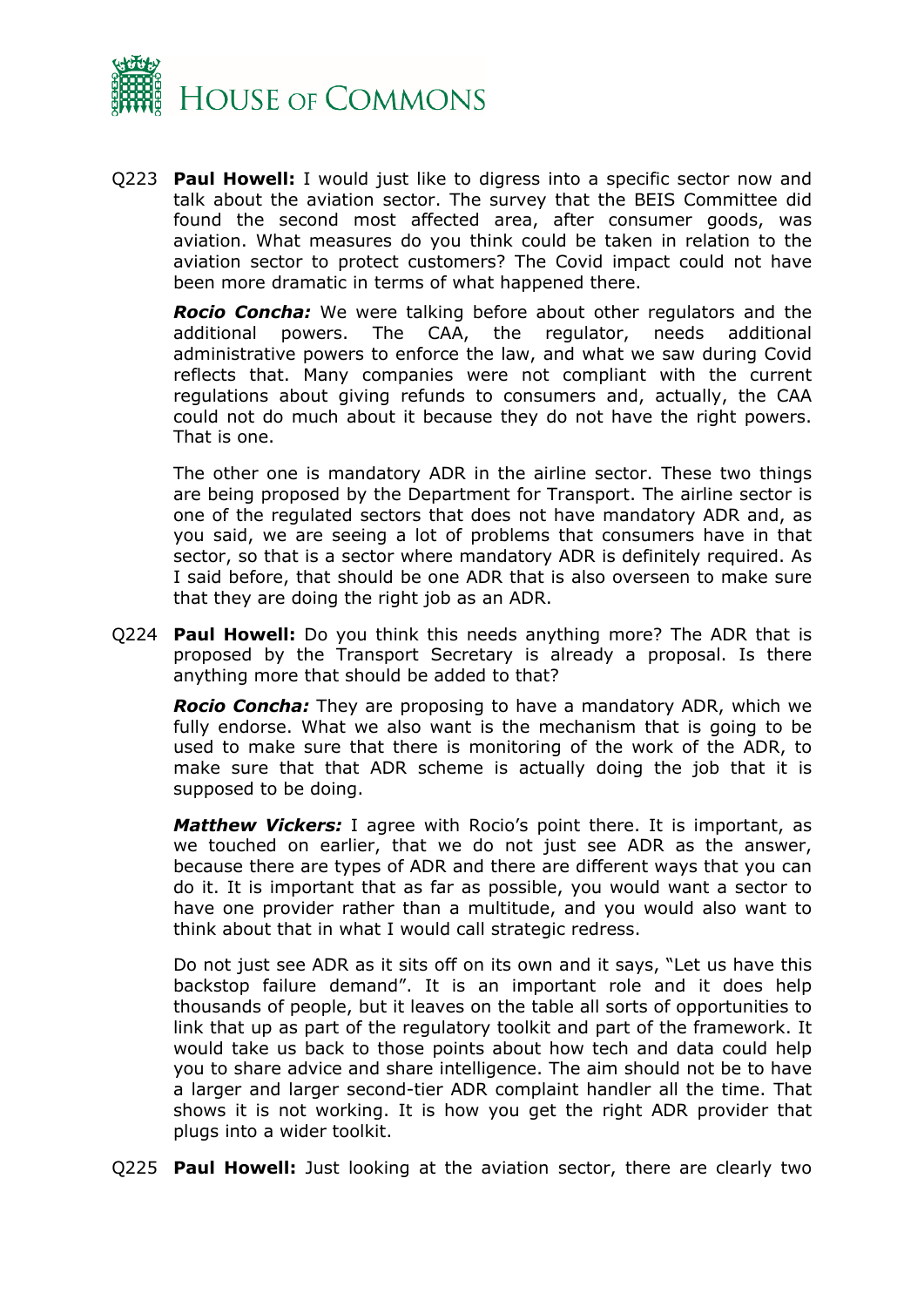

parts to it, namely the established carriers and then the low-cost carriers that have come in and really largely dominated consumer travel. Do you think there has been an issue with the market dominance of these lowcost carriers that has impacted consumer confidence because of the way things have happened with the lack of redress that they have had through Covid?

*Rocio Concha:* We have not observed that, because we have seen both low-cost airlines and also some of the legacy carriers not complying with the law, so we did not see that the low-cost airlines were more likely to not comply with this. We do not have evidence to say that this is a problem because of the low-cost airlines. We saw problems in both. In both sectors, there were companies that were not compliant with the law.

Q226 **Paul Howell:** I do not know if "dominance" is the right word in terms of the low-cost carriers, particularly in the public travel rather than business travel world, but do you think that there has been an impact on consumer confidence in terms of using those businesses because of the way they have reacted through Covid, or is that the same as any other sector at the moment?

*Rocio Concha:* Yes, we have seen trust in that sector in general going down because of the way that some of these companies dealt with the pandemic.

**Steve Ruddy:** I was wondering whether the survey results you got were related to a Covid spike, for example, because of the disruption in the marketplace there, because certainly from a trading standards perspective, it is not normally an area of high volumes of complaints that we would pick up and deal with. That may be more related to the fact that we tend to deal with more vulnerable residents and issues of high harm and risk, so the sort of sector where we will intervene is slightly different. It may be an issue that is less relevant to more vulnerable consumers.

Going back to that issue of trust, it is not just Covid-related behaviour. It is also to do with some of the practices of some low-cost carriers in terms of things like hidden prices and prices increasing dramatically as you click through processes. Some of those practices there have led to some consumer dissatisfaction and distrust of those businesses.

Q227 **Paul Howell:** I appreciate that is probably one of the possible considerations. Do you think there is a breakdown of trust because of the not necessarily contractual linkage between the online travel agents and the low-cost carriers? We have seen sometimes that there actually has not been a follow-through between who was booked with and who was actually the end provider.

*Matthew Vickers:* Perhaps more broadly, it is this question about the fact that, when we look at trust in businesses, it goes beyond just delivering what you are contractually obliged to do. More and more in today's society we are seeing that across a whole range of industries, not